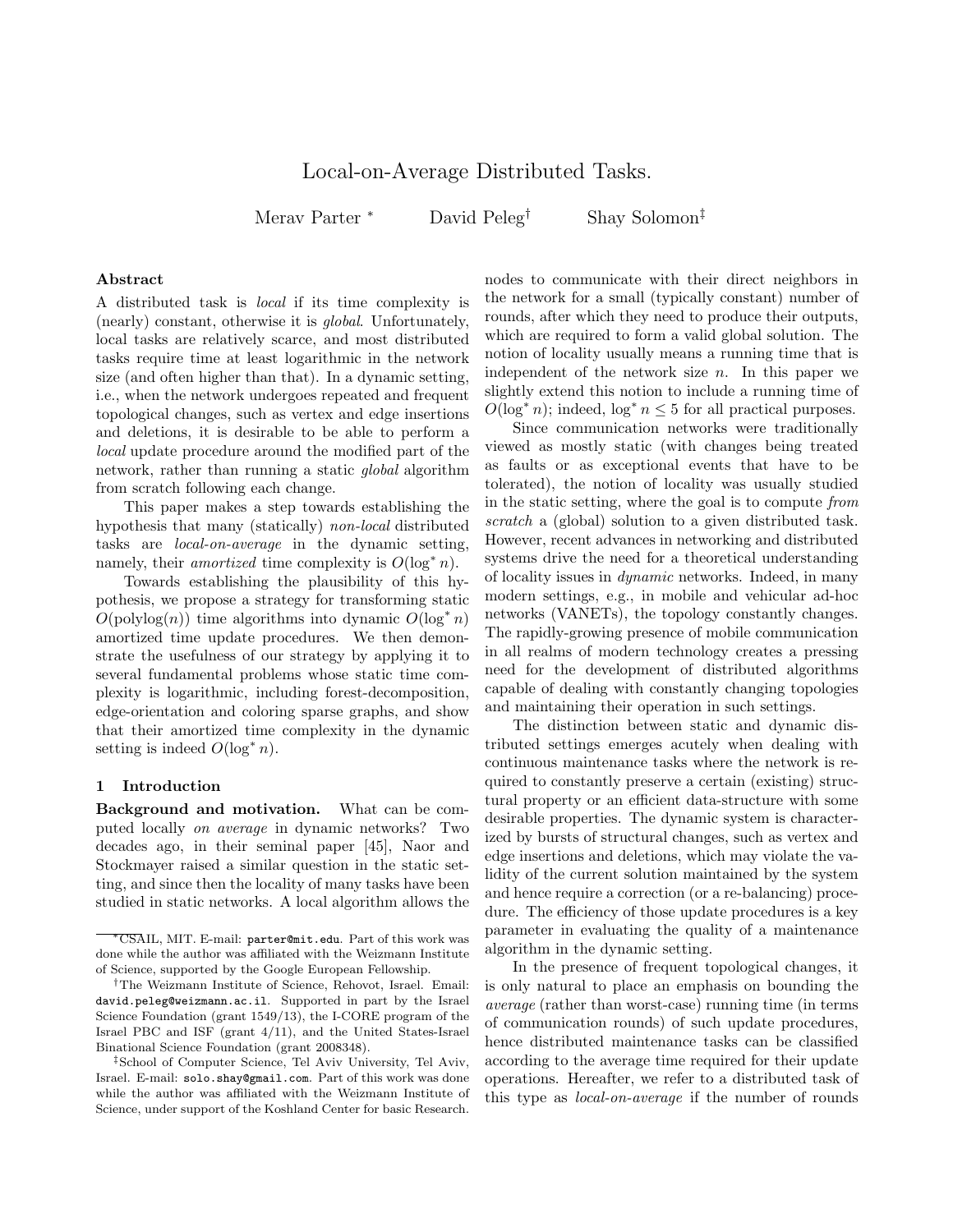required by the update procedure for repairing the global solution following a topological change in a dynamic network is constant or nearly-constant on average (over the topological changes). Ideally, just the updated vertices should wake up as a result of the topological change and the ensuing update operation – such a limitation (hereafter, the "local wake-up" limitation) reflects most real-life scenarios. So whereas in the standard setting one measures the maximum explored radius among all vertices of the network, in the dynamic setting the measure of interest is the average (over a sequence of update operations) explored radius among the updated vertices.

The challenge in developing algorithms for *dis*tributed dynamic networks that are local-on-average stems from the need to cope with the two types of uncertainties arising from the concurrent presence of distribution and dynamics, namely, (1) the possibly unstable local neighborhoods due to topological changes, and (2) the limited local view and lack of information about the global topology at any time.

The locality of various tasks have been studied thoroughly for static networks, yielding both positive and negative results. The key observation emerging from the long line of research efforts on static locality is the unfortunate fact that local tasks are rather scarce, and most distributed tasks (e.g., MIS, coloring, MST construction, etc.) are non-local. For example, in an *n*-vertex graph G with maximum degree  $\Delta$  and diameter  $D$ , computing a maximal independent set (MIS) requires  $\Omega(\max\{\sqrt{\log n}, \log \Delta\})$  rounds [40] and constructing an MST (as well as other types of spanning trees) requires  $\Omega(D)$  rounds.

In contrast, very little is known about the localityon-average of distributed tasks. Clearly, any (statically) local problem is also local-on-average (as well as in the worst-case) in the dynamic setting. Yet given the scarcity of natural local distributed tasks, it is important to understand which (statically) non-local distributed tasks are dynamically local. To understand this fundamental question better, let us consider two examples of non-local (and significant) tasks: MIS selection and  $\delta$ -edge-orientation.<sup>1</sup> In a dynamic setting, the goal is to maintain the required structure (MIS in the former example,  $\delta$ -edge-orientation in the latter) while keeping a tab on the update time. It is easy to see that dynamically maintaining an MIS requires  $O(1)$  rounds in the worst-case, as for any addition or removal of a vertex v or an edge  $(u, v)$ , it is sufficient to explore the 2-neighborhoods around  $u$  and  $v$ . Hence MIS selection is a dynamically local (even in the worst-case) task. Dynamically maintaining a  $δ$ -orientation seems, at first glance, to be non-local, even in trees (or forests) – as an update operation might require  $\Omega(\log_{\delta} n)$  rounds in the worst-case (as shown in the figure for  $\delta = 2$ ). Yet, as will be shown in this paper, a more careful exploration reveals that the task of maintaining edge-orientations with near-optimal outdegree is local-on-average (over a sequence of vertex and edge updates) in general graphs.

Towards the ultimate goal of understanding which non-local distributed task are local-on-average, we provide a novel amortization technique, referred to hereafter as log-starization. Our log-starization technique is then used to convert a number of  $O(\text{polylog}(n))$ -round static distributed algorithms for several variants of loadbalancing tasks, such as



forest-decomposition, edge-orientation, and coloring, into  $O(\log^* n)$ -round dynamic distributed algorithms, i.e., ones that maintain the solution for the task within  $O(\log^* n)$  rounds on average in the presence of topological changes such as edge and vertex insertions and deletions).

While our log-starization technique can be applied to any of the aforementioned tasks (as well as others), in this extended abstract we chose to demonstrate it via the edge-orientation problem. Low outdegree orientations have found various applications, e.g., for finding simple cycles and paths via the "color-coding" scheme [4], or for maintaining data-structures for answering adjacency and short-path queries [16, 12, 37, 38]. Such orientations have also proven to be useful in the contexts of load-balancing, maximal matchings, prize-collecting TSP's and more. (See [14, 23, 21, 19, 47, 30], and the references therein.) A closely related problem is forest-decomposition, where one aims to decompose the edges of the graph  $G$  into a small number of edgedisjoint forests. Obviously, a decomposition of a graph into  $\ell$  edge-disjoint forests immediately yields an  $\ell$ orientation. In this paper we show the other direction: An  $\ell$ -orientation yields a decomposition into at most  $2\ell$ edge disjoint forests. Moreover, we observe that a dynamic maintenance of the former can be translated into a dynamic maintenance of the latter with a constant overhead in the update time (even in the worst-case), in both centralized and distributed networks; this resolves a question raised by Erickson [24]; see Sec. 3.1.

 $\overline{A}$   $\overline{\delta}$ -edge-orientation (shortly,  $\delta$ -orientation) is an orientation of the edges of an undirected graph (yielding a digraph) so that the outdegree of all vertices is bounded by some parameter  $\delta \geq 1$ .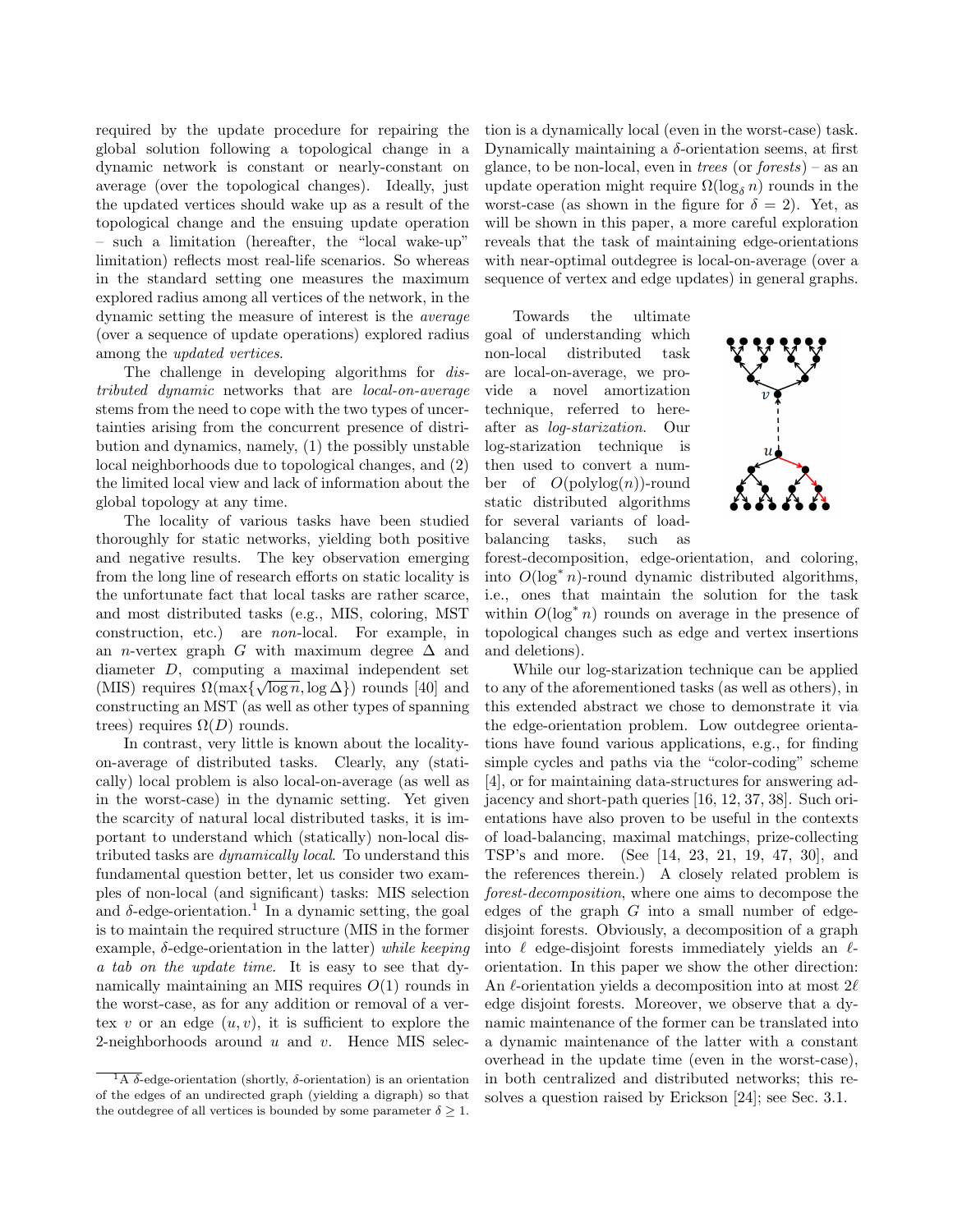Common to all aforementioned tasks is the need to maintain a "balanced" state of the network in which the "load" of each vertex is near-optimal, where the definitions of load and optimal are context-dependent. While the amortized time complexity of all our algorithms is  $O(\log^* n)$  for any graph, the load guarantee inevitably depends on the density of the graph. More concretely, the *arboricity*  $a(G)$  of a graph G is the minimum number of edge-disjoint forests into which G can be decomposed, thus measuring how uniformly sparse the graph is; see Sec. 1.6 for more details. For edge-orientation, the "load" of a vertex is the number of its outgoing neighbors, i.e., its outdegree, and it is easy to see that the overall load (i.e., the maximum outdegree of a vertex) must be at least  $a(G) - 1$ ; thus in a "balanced" state the outdegrees of all vertices should be close to  $a(G)$ . For forest-decomposition, the load of a vertex v can be viewed as the number of edge-disjoint forests that contain an edge incident on  $v$ , and the overall load (i.e., the number of edge-disjoint forests into which G is decomposed) cannot be smaller than  $a(G)$  by definition. As for coloring, the vertex load can be viewed as the number of distinct colors occupied by its neighbors, and the overall load is the number of colors used. While there are graphs with low chromatic number and high arboricity (e.g., a complete bipartite graph), there exist (infinitely many) graphs with arboricity  $\Theta(a)$  and chromatic number  $\Omega(a)$  (e.g., a clique on a vertices, with the remaining  $n-a$  vertices being isolated), for any parameter a. Consequently, one cannot hope to color every graph G with  $o(a(G))$  colors. (See Theorems 1.2 and 1.3.) We stress that, although the family of constant arboricity graphs is important by itself (including all planar and excluded minor graphs), our results apply to general graphs.

Our work builds upon two lines of work. The first is the study of dynamic edge-orientations initiated by Brodal and Fagerberg [12] (and followed by [37, 27]), who provided *dynamic centralized* algorithms for maintaining low outdegree orientations for general graphs, with the bound on the outdegree depending on the graph's arboricity; as mentioned, such a dependency is inevitable. In particular, for graphs with arboricity  $a$ , the algorithm of [12] maintains an  $O(a)$ -orientation with amortized update time  $O(\log n + a)^2$  The second line involves the work of Barenboim and Elkin [9], who studied the forest-decomposition problem in the distributed static setting. Their main results are summarized in the following theorem.

THEOREM 1.1. [9] For a graph G with arboricity  $a(G)$ and any  $q > 2$ , there exists a distributed algorithm that computes a decomposition of G into at most  $((2 +$  $q) \cdot a(G)$  forests (and hence also a  $((2 + q) \cdot a(G))$ orientation) in  $O(\frac{\log n}{\log q})$  rounds; an  $O(q \cdot a(G)^2)$ -coloring for G can be computed in  $O(\log^* n)$  more rounds.

A fundamental result of Linial [41] states that any  $O(\log_a n)$ -round algorithm for coloring *d*-regular *n*- $U(\log_d n)$ -round algorithm for coloring *d*-regular *n*-<br>vertex *trees* uses  $\Omega(\sqrt{d})$  colors. This lower bound was generalized in [9] for graphs with higher arboricity: Any distributed algorithm for computing  $O(q \cdot a(G)^2)$ coloring requires  $\Omega(\frac{\log n}{\log q + \log a(G)})$  rounds, where  $a(G)$  =  $O(n^{1/4})$  and  $q = O(n^{1/4}/a(G))$ . Moreover, the number of rounds required to compute a decomposition into at most  $O(q \cdot a(G))$  forests (or an  $O(q \cdot a(G))$ -orientation) is  $\Omega(\frac{\log n}{\log q + \log a(G)}) - O(\log^* n)$ . In particular, none of these problems can be solved statically in sub-logarithmic time, even in trees! <sup>3</sup>

None of the above results consider the dynamic distributed setting: The former deals with the dynamic setting but provides a centralized solution, whereas the latter provides a distributed solution but concerns only the static setting (and it is unclear how these distributed algorithms can be extended to maintain their solution in a dynamic environment, without applying them from scratch following each update).

Our contributions. The main result of this paper is summarized in the following theorem.

THEOREM 1.2. For every n-vertex dynamic graph  $G$ with arboricity  $a(G)$ , there is a distributed algorithm for maintaining an  $O(a(G) + \log^* n)$ -orientation in  $O(\log^* n)$  amortized time (per update operation).

In Sec. 3, we present some applications of our amortization scheme. Some of these applications (e.g., adjacency-labeling scheme) follow immediately from the maintenance algorithm for edge-orientation, whereas others (e.g., coloring) require a more delicate adaptation of the log-starization technique.

- THEOREM 1.3. (a) Dynamic forest-decomposition: A decomposition into  $O(a(G) + \log^* n)$  forests can be maintained with  $O(\log^* n)$  amortized time (per update operation).
- (b) Dynamic coloring: An  $O(a(G) \cdot \log^* n)$ -coloring can be maintained with  $O(\log^* n)$  amortized time.

 $2^2$ The algorithm of [37] maintains an (log  $n+a$ )-orientation with amortized time  $O(a)$ , and that of [27] extends these results to a complete tradeoff:  $O(\beta \cdot a)$ -orientation with amortized update time  $O(\log(n/(\beta \cdot a))/\beta) \approx O(\log n/\beta).$ 

 $\sqrt[3]{3}$ Note that the (distributed) forest-decomposition problem is not trivial even if the underlying network is a forest. To see why, note that at the end of the execution of a distributed algorithm that computes a decomposition into q forests (even if  $q = 1$ ), any vertex should know which one among its neighbors is its parent, for each of the  $q$  underlying forests.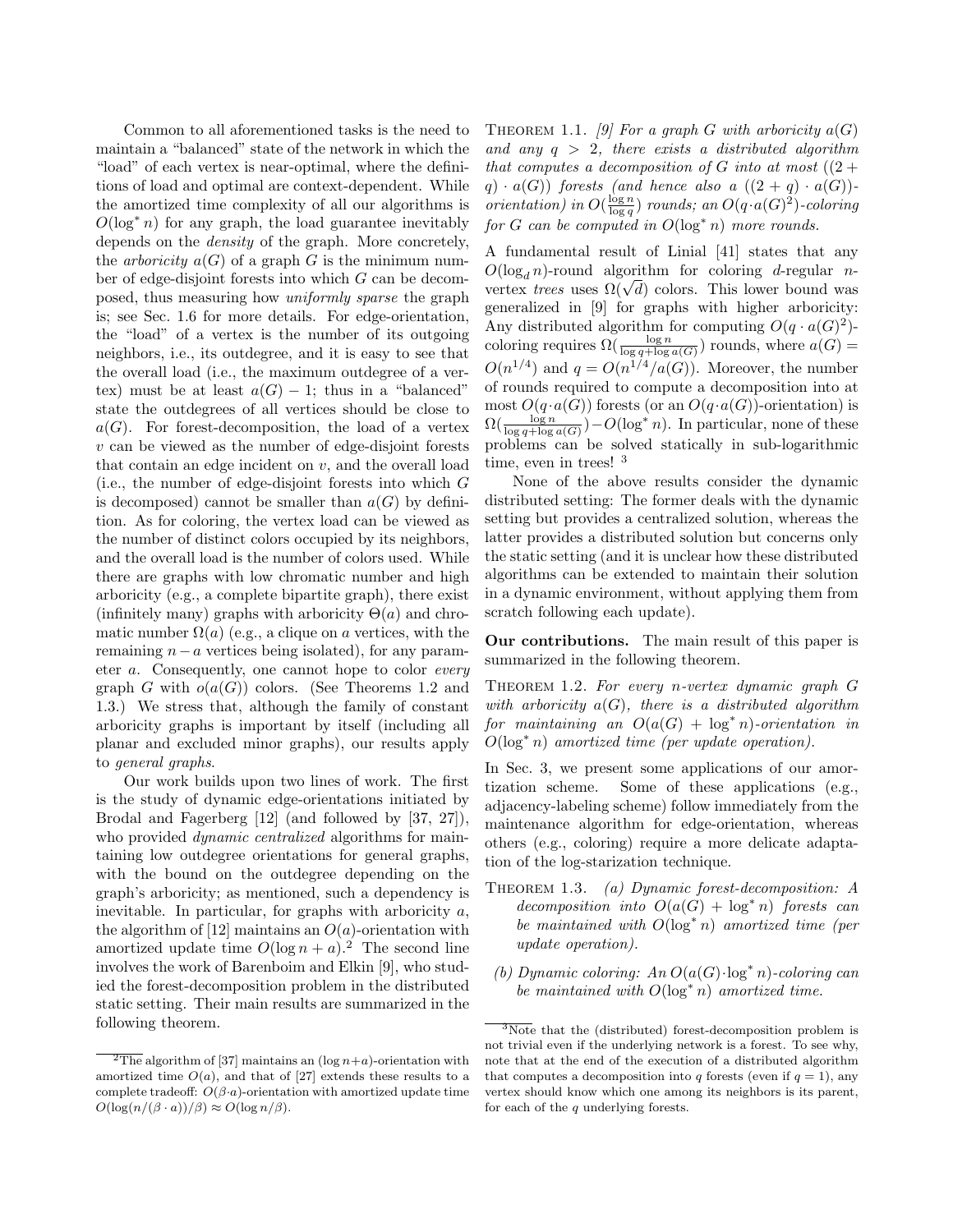(c) Dynamic adjacency labeling: an adjacency labeling scheme with label size of  $O(a(G) + \log^* n)$  bits can be maintained with  $O(\log^* n)$  amortized time.

To appreciate this contribution, note that while all these problems have a static logarithmic time-complexity even in trees, our results show that these problems are local-on-average in general graphs. Moreover, while a low amortized time does not imply a-priori any nontrivial worst-case guarantee, all our algorithms achieve  $O(\log^* n)$  amortized time together with a worst-case update time of  $O(\log n)$ .

We also provide a load-balancing scheme for expander graphs. Consider a dynamic model allowing edge, vertex and job insertions and deletions. The system evolution is described by a sequence of graphs  $\sigma = \{G_t\}$ , where  $G_t$  is the graph after the t'th operation, containing  $n_t$  vertices and  $J_t$  jobs. Assume that throughout the execution, the graphs preserve two properties: (1) they are vertex-expanders (defined later); (2) the load ratio  $J_t/n_t$  is bounded by  $\delta$ . Such a network is called *load-bounded expander network*.<sup>4</sup>

THEOREM 1.4. Given a load-bounded expander network  $\sigma = \{G_t\}$ , there is a distributed algorithm for maintaining  $O(\hat{\delta} + \log^* n)$  jobs at each vertex  $v \in G_t$  with  $O(\log^* n)$  amortized time (per update operation).

A general hypothesis. For our log-starization technique to work, it is critical to allow some slack in the load guarantee. However, this relaxation is justified for two reasons. First, allowing no slack whatsoever implies strong lower bounds on the amortized time complexity of many distributed tasks, under the local wake-up limitation. Indeed, a single update operation in one part of the network may trigger a change in a far away part of the network. Consider for example the maximum matching problem. Following a single edge deletion/insertion on one side of an  $n$ -vertex simple path, the matching edges must be swapped with the non-matching edges. Since most of these edges are at distance  $\Omega(n)$  from the two updated vertices, we obtain a lower bound of  $\Omega(n)$  on the amortized update time. A similar scenario happens with the edge-orientation and forest decomposition problems, assuming we aim for an  $a(G)$ -orientation or a decomposition into  $a(G)$  forests. There the lower bound on the amortized update time is  $\Omega(n/a(G)^2)$ <sup>5</sup> Second, as mentioned in the paragraph following Theorem 1.1, the static time complexity of edge-orientation and forest-decomposition allowing a

multiplicative slack of q is at least  $\Omega(\frac{\log n}{\log q})$  even in trees, which gives a lower bound of  $\Omega(\log^{1-\epsilon} n)$  in the regime  $q = O(2^{\log^{\epsilon} n})$ ; for coloring (with slack) there is a similar lower bound. In other words, all these statically nonlocal tasks (with slack) are local-on-average. Maybe this phenomenon holds in general? This paper makes an initial step towards the following hypothesis: For any distributed task (that allow for a small slack) with static time complexity  $t(n)$ , its amortized time complexity is  $t^{*}(n)$  (defined as the number of times the function t must be iteratively applied before the result is less than or equal to 1). Since the static time complexity of many distributed tasks is  $O(\text{poly}(\log n))$ , our hypothesis suggests that all such tasks are local-on-average.

Our technique. Our log-starization technique is based on the accounting method (cf. Chapter 17 in [17]).<sup>6</sup> The underlying idea behind our technique applied to all problems studied is as follows. Each vertex will store tokens in its account, in proportion to its load. In a perfectly balanced state, all vertex loads are low (bounded by say  $\ell_{min}$ ), and all accounts are empty. More concretely, a vertex of load  $\ell$  should have at least  $f(\ell)$  tokens in its account, with f being a monotone increasing function satisfying  $f(0) = f(1) = \ldots =$  $f(\ell_{min}) = 0$ . A vertex whose load increases as a result of an update operation should be compensated by depositing sufficiently many tokens in its account. Consider an update operation that "defects" some vertex u, i.e., increases its load beyond the required threshold  $\ell_{max}$ . Our update scheme starts by exploring the local neighborhood  $\Gamma_{h_0}(u)$  of radius  $h_0 = O(1)$  around u. If a balanced state can be restored by modifying only the local neighborhood  $\Gamma_{h_0}(u)$ , then we are done. Otherwise, a "reset" operation is applied on  $\Gamma_{h_0}(u)$  in order to make it perfectly balanced. This reset may damage vertices on the boundaries of  $\Gamma_{h_0}(u)$  (i.e., the vertices connecting it to the rest of the graph), thus turning these vertices to be imbalanced. Yet, our analysis shows that the subgraph induced on  $\Gamma_{h_0}(u)$  has high expansion (i.e., number of vertices is exponential in the depth  $h_0$ ), and that most vertices in  $\Gamma_{h_0}(u)$  have high

 $\sqrt[4]{\text{Note that the load guarantee (provided by Theorem 1.4) does}}$ not depend on the arboricity of the network.

<sup>5</sup>This lower bound is given in [12] for centralized networks, but it also applies to (local wake-up) distributed networks.

 $\overline{6}$ The *accounting method* is a standard approach for amortized analysis, adhering to the following guiding principle. When a topological change occurs, we issue a number  $T$  of new tokens and store these tokens at accounts reserved for vertices of the graph. Each token can be used by the algorithm to "pay" for  $O(1)$  communication rounds. The goal is to show that at any stage, the total number of tokens accumulated so far is at least as large as the total runtime of the algorithm. Following an update operation whose actual cost is smaller than  $\mathcal T$ , the system acquires a surplus of tokens that will be stored at vertices of our choice. This surplus may be used later for supporting update operations whose actual cost is larger than  $\mathcal{T}$ .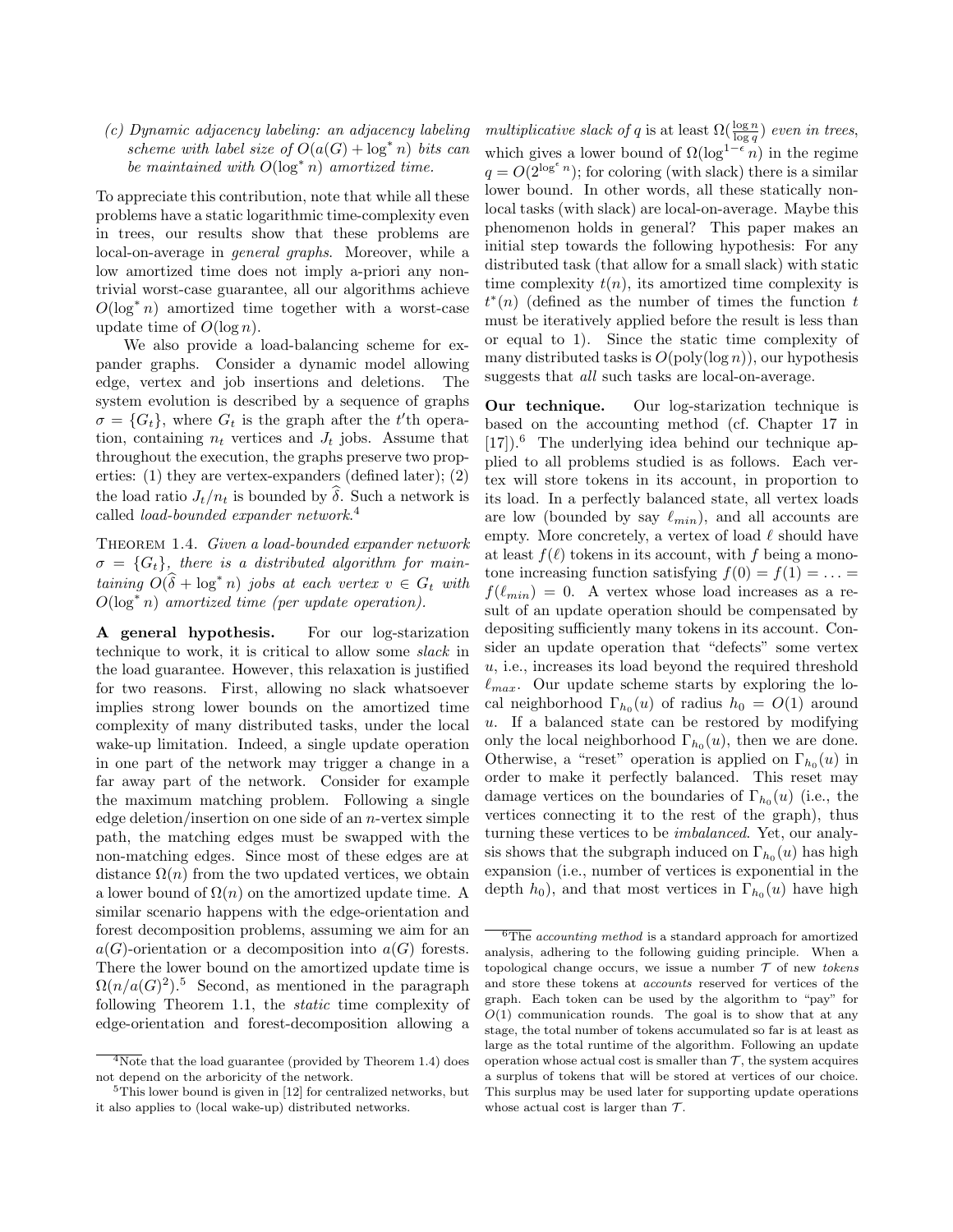load. Hence, exponentially many tokens (in  $h_0$ ) can be withdrawn from the accounts of the internal vertices of  $\Gamma_{h_0}(u)$  due to the reset operation. This procedure can therefore be applied recursively for every imbalanced vertex w on the boundary of  $\Gamma_{h_0}(u)$  (essentially, this can be done in parallel for all these vertices), with an exponentially increasing exploration radius  $h_1 = 2^{h_0}$ . Repeating this process results with a balancing procedure of "exponential speedup", which terminates within log<sup>∗</sup> n phases. Although the balancing procedure consists of  $\log^* n$  phases, it is a-priori unclear why the amortized cost should exceed some constant. Indeed, assuming all neighborhood explorations at phase  $i$  of the procedure can be "paid for" by tokens released due to reset operations of previous phases, the entire procedure is carried out for free in the amortized sense.

The crux of the problem lies in the "termination cost" of the procedure. Consider the first phase of the procedure, and assume the subgraph induced on  $\Gamma_{h_0}(u)$  does not have high expansion. In this case a balanced state can be restored by modifying the local neighborhood  $\Gamma_{h_0}(u)$ ; that is, the load of u is decreased at the expense of increasing the load of a carefully chosen vertex w in  $\Gamma_{h_0}(u)$  of significantly lower load. While  $w$  remains balanced, sufficiently many tokens should be deposited in its account (to compensate for its load increase). Since each update operation is followed by a grant of  $O(\log^* n)$  fresh tokens, these tokens can be used to cover the termination cost of this subgraph. The interesting case arises when the vertices of  $\Gamma_{h_0}(u)$ are of high load, and we cannot terminate this subgraph. (We terminate a graph if it contains a low load vertex.) In general, the number of explored subgraphs (and thus the number of terminating subgraphs) may grow exponentially in each phase. Assuming the balancing procedure does not terminate its execution (at all explored subgraphs) within  $O(1)$  phases, the  $O(\log^* n)$ fresh tokens cannot cover the total termination costs of the procedure. Therefore, the tokens withdrawn due to a reset operation should cover the "termination costs" of the next phase, in addition to the aforementioned "exploration costs".

Let us take a deeper look at a terminating subgraph "rooted" at some vertex  $x$  that becames imbalanced, either by the update operation (which initiated the balancing procedure) or throughout the execution of the procedure. Suppose that the load of  $x$  increased from  $\ell_x$  to  $\ell_x + 1$ . Our analysis shows that, in addition to the  $f(\ell_x)$  tokens that are guaranteed to be stored at x's account,  $h(\ell_x)$  more tokens can be deposited in x's account, where  $h(\ell_x) < f(\ell_x) - f(\ell_x - 1)$ , either due to the fresh tokens of the update operation or due to reset operations of previous phases. To terminate this

subgraph we decrease the load of x from  $\ell_x + 1$  to say  $\ell_x$ , but this is done at the expense of increasing the load of some other vertex y from  $\ell_y$  to say  $\ell_y + 1$ . While the number of tokens that can be released from  $x$ 's account (due to its load decrease) is  $h(\ell_x)$ , the number of tokens that we need to deposit in  $y$ 's account (to compensate for its load increase) is  $f(\ell_y + 1) - f(\ell_y)$ . In order to terminate the subgraph, it is crucial that the total, i.e.,  $h(\ell_x) - (f(\ell_y + 1) - f(\ell_y))$ , will be non-negative. As  $h(\ell_x) < f(\ell_x) - f(\ell_x - 1)$ , the load of y must be smaller than that of x by at least two units, i.e.,  $\ell_y \leq \ell_x - 2$ . Thus we need a "2-unit decay" to terminate a subgraph, which means that the load of the explored vertices may decrease by one unit at each phase of the procedure. Indeed, this is the worst-case scenario with respect to all the problems studied: A gradual "1-unit decay" in the vertex loads (thus precluding termination), starting with the updated vertex u whose load exceeds  $\ell_{max}$ , where in each phase of the procedure all subgraphs but one terminate, and the non-terminating subgraph has vertex loads smaller by 1 than those of the previous phase, but exponentially larger radius. A gradual decay in vertex loads introduces a contradictory constraint: The loads of all vertices in a non-terminating subgraph must exceed  $\ell_{min}$ , otherwise no tokens can be withdrawn from their accounts due to the reset operations. Thus for this scheme to work, the required load threshold  $\ell_{max}$  must be larger than  $\ell_{min}$  by a factor of log<sup>∗</sup> n (either additive or multiplicative, depending on the problem). As will be shown by a careful examination of this amortization scheme – the optimizing amortized cost due to the above constraints is  $O(\log^* n)$ .

Related work. The design of distributed protocols for dynamic networks has received increasing attention in recent years. The first results [2, 7, 6, 8] employed simulation techniques to convert a distributed algorithm running in a static network to one running in a dynamic network (which undergoes topological changes). These results concern algorithms for one-time computations (from scratch). Since then, many other distributed algorithms have been designed for *specific* distributed tasks assuming some underlying dynamic model. These works can be roughly classified into two categories: (1) distributed dynamic computation, where one has to compute (not maintain) a one-time solution (from scratch) in the presence of topological changes, cf. [39, 25, 18, 29, 13, 42]; the simulation results of [2, 7, 6] fall into this category; (2) distributed dynamic maintenance, where some target structure or function has to be maintained; our results fall into this category. This "dynamic maintenance" setting was studied for dynamic routing schemes [3, 32, 35], informative labeling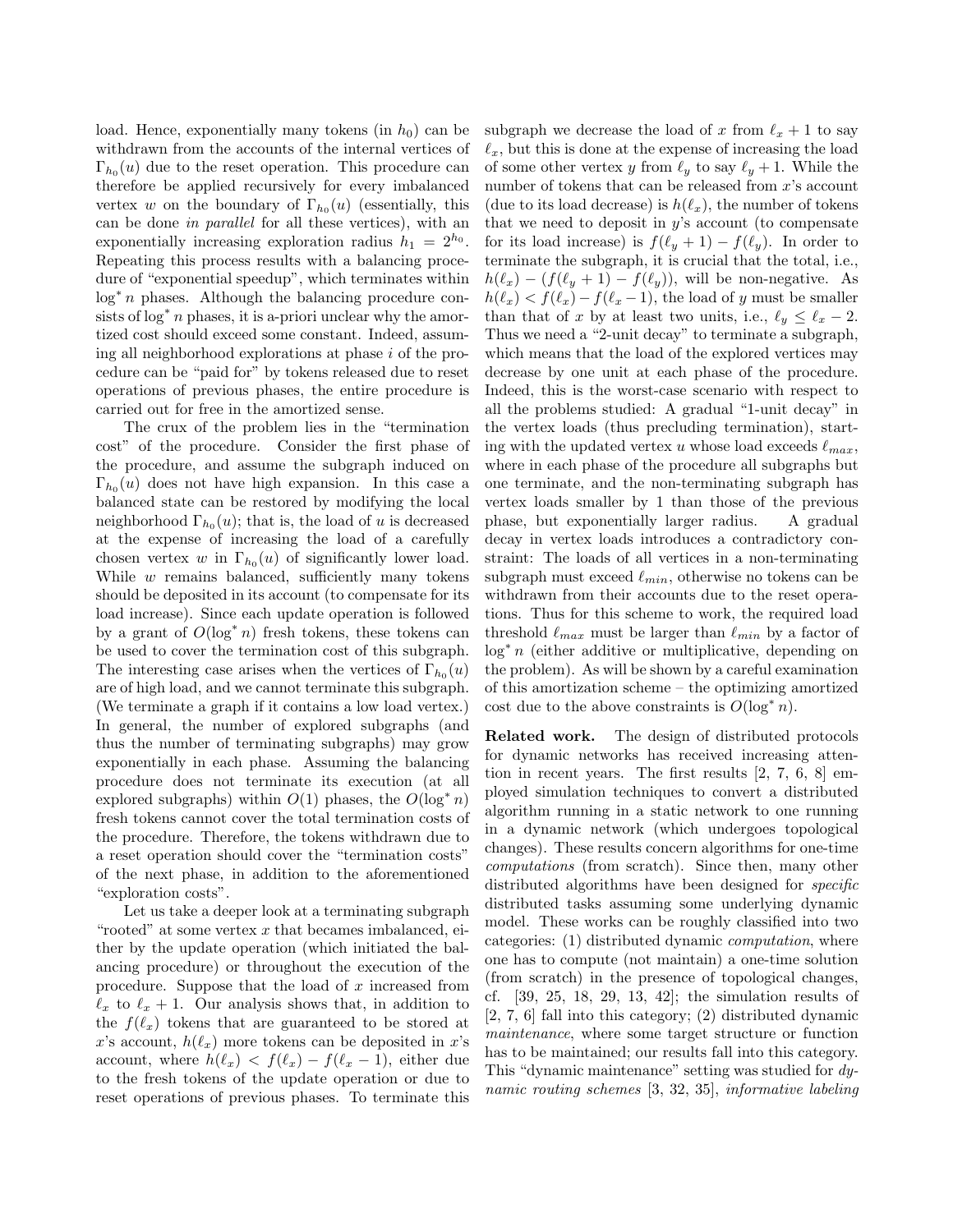scheme  $[31, 36, 33, 34]$ , maximal independent set  $[15]$ , BFS trees [28] and sparse spanners [22, 10].

Another variant of distributed maintenance is selfhealing for reconfigurable networks. In this setting, the distributed *local* algorithm is allowed to *add* edges to the structure following adversarial removal of vertices or edges, in order to preserve certain graph properties (e.g., diameter, maximum degree, expansion) of the original network (i.e., before the attack), cf. [26, 50, 51]. Note that this approach requires the network to be reconfigurable, in the sense that it should be possible to change the network topology. In contrast, in the current work we follow the standard dynamic model where the input physical network is given (i.e., determined by the original network and the adversarial modifications over time). Here, the goal is to maintain a subnetwork that satisfies some desired properties. Finally, a long line of research focused on dynamic load balancing [20, 43, 44, 5, 11]. Related problems are token distribution (or job distribution) [49] and token aggregation [1].

The dynamic distributed model. The dynamic distributed model is defined as follows. Starting with the empty graph  $G_0 = (V, E_0 = \{\emptyset\})$ , in every round  $t > 0$ , the adversary chooses a vertex or an edge to be either inserted or deleted from  $G_{t-1}$ , resulting in  $G_t$ . (As a result of a vertex deletion, all its incident edges are deleted. A vertex insertion does not entail any insertions of edges incident on it.) The communication model is the  $\mathcal{LOCAL}$  model (cf. [48]), which is a standard distributed computing model capturing the essence of spatial locality. In this model, computation proceeds in fault-free synchronous rounds during which every processor exchanges messages of unbounded size. Upon the insertion or deletion of a vertex  $v$  or an edge  $e = (u, v)$ , only the affected vertices are woken up (v in the former case, u and v in the latter). We assume that the topological changes occur serially and are sufficiently spaced so that the protocol has enough time to complete its operation before the occurrence of the next change. since all our algorithms achieve a worst-case update time of  $O(\log n)$ , this assumption should be acceptable in many practical scenarios; also, it can be removed at the cost of increasing our time bounds by a factor of  $k$ , where  $k$  is a bound on the number of concurrent updates. In the distributed dynamic setting, an amortized update time bounds the average number of communication rounds in the  $\mathcal{L}OCA\mathcal{L}$  model, needed for repairing the solution per update operation, over a worst-case sequence of update operations.

### 2 Dynamic distributed orientation

**2.1 Preliminaries** The arboricity of a graph  $G =$  $(V, E)$  is defined by  $a(G) = \max\{||E(U)|/||U|| -$ 1) |  $U \subseteq V$ ,  $|U| \geq 2$ } where  $E(U) = \{(u, v) \in E \mid$  $u, v \in U$ . An f-forest-decomposition of a graph G is a partition of its edge set,  $E = E_1 \cup E_2 \cup \ldots \cup E_f$ , such that the subgraph induced by each  $E_i$  is a forest. The well-known theorem of Nash-Williams [46] states that a graph  $G$  has arboricity at most  $a$  iff  $G$  has an  $a$ -forestdecomposition. An immediate (yet inefficient) approach to maintaining forest-decomposition in a dynamic distributed setting is to apply, following each update operation, the static distributed algorithm of [9]. This approach results in  $O(\log n)$  rounds per update. Note that the lower bound of [41, 9] does not hold for the dynamic case. Hence, better bounds can be obtained, as we show in this paper.

In the context of edge-orientations, another approach is to distribute the dynamic centralized algorithm of [12]. However, this approach will also result in  $O(\log n)$  rounds on average (per update operation).

In this section we demonstrate our log-starization technique via the edge-orientation problem.

**Notation.** For an undirected graph  $G = (V, E)$  and vertex  $v \in V$ , let  $deg(v) = |\{u \mid (u, v) \in E\}|$  be the degree of vertex v. For a digraph  $\vec{G} = (V, \vec{E})$ , let  $\Gamma_{in}(v) = \{u \mid (u, v) \in \overrightarrow{E}\}\$  and  $\Gamma_{out}(v) = \{u \mid (v, u) \in$  $\overline{E}$  } denote the set of incoming and outgoing neighbors of v. Let  $\deg_{in}(v) = |\Gamma_{in}(v)|$  (resp.,  $\deg_{out}(v) =$  $|\Gamma_{out}(v)|$  denote the in-degree (resp., outdegree) of v  $\overrightarrow{G}$ . Let  $dist(v, u, G)$  (resp.,  $dist(v, u, \overrightarrow{G})$ ) denote the length of the shortest-path (resp., shortest directed path) from v to u. The directed  $u \to v$  distance in  $\overrightarrow{G}$ is then  $dist(v, u, \overrightarrow{G})$ . The *out-neighborhood*  $\Gamma_d(v, \overrightarrow{G}) =$  ${u \mid dist(v, u, G) \leq d}$  is the set of all vertices at directed distance at most  $d$  from  $v$ . A directed BFS tree T(v) of depth  $\max_u dist(v, u, \overrightarrow{G})$  containing all vertices of  $\Gamma_{d^*}(v, \vec{G})$  is called a *full depth* directed BFS tree. For a directed BFS tree  $T(v)$  of depth d, any level i for  $i \in \{0, \ldots, d-1\}$  is called an *internal* level. The set of vertices at the *last* internal level (level  $d-1$ ) is denoted by  $L(v)$ ; the set of leaves (at level d) is denoted by  $L(v)$ .

Reset operations. An undirected (resp., directed) edge between u and v is denoted by  $\{u, v\}$  (resp.,  $(u, v)$ ). We define two types of operations. A flip operation of a directed edge  $e = (u, v)$ , denoted by Edge-Flip $(e)$ , reverses the direction of the edge into  $(v, u)$ , i.e., Edge-Flip $(e) = (v, u)$ . The reset operation,  $BE(\overrightarrow{G}')$ , on a directed subgraph  $\overrightarrow{G}'$  with bounded arboricity a, employs the Barenboim and Elkin algo-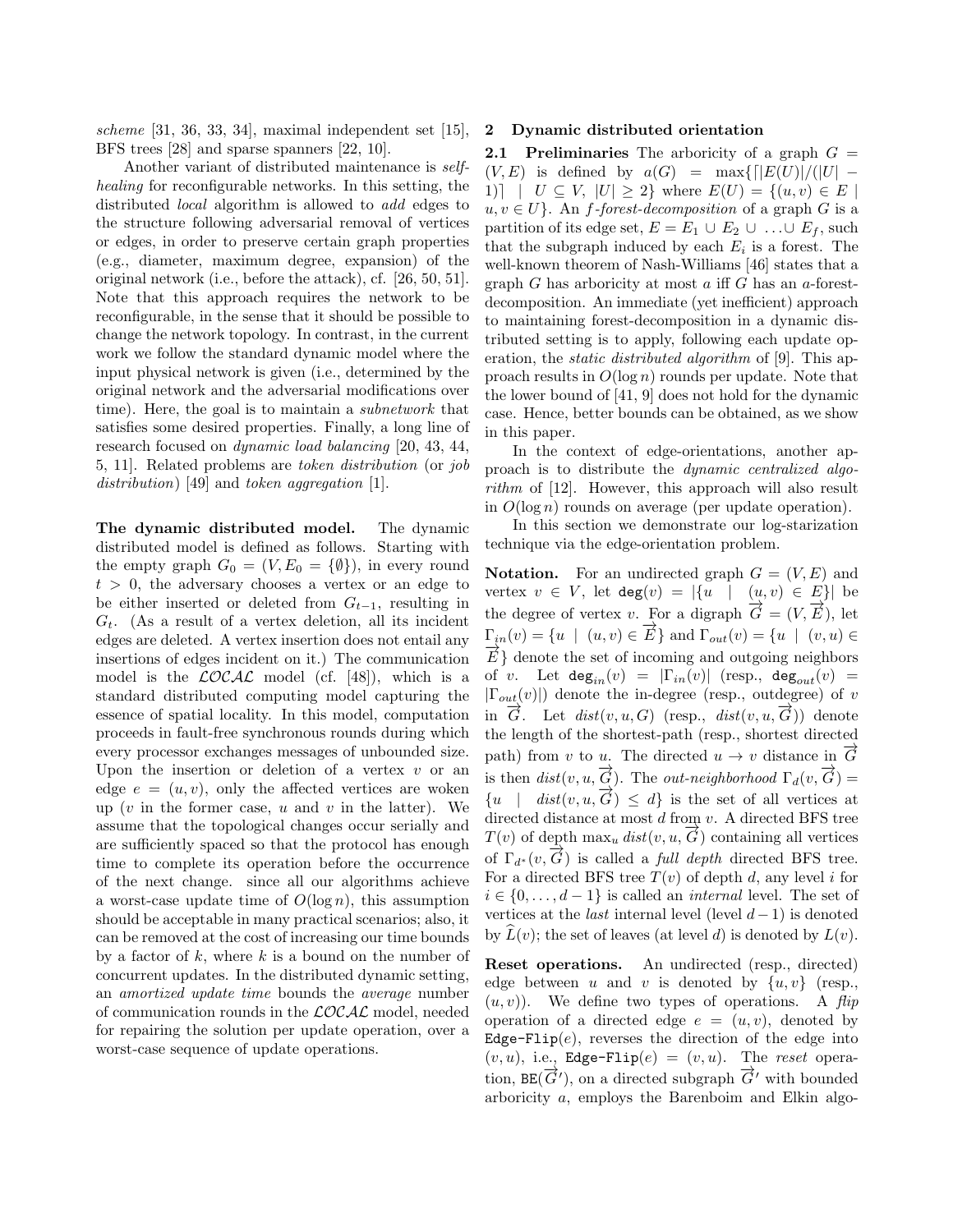

rithm of Thm. 1.1, resulting with an  $O(a)$ -orientation in  $O(\log n)$  communication rounds.

Besides the BE algorithm, we refer throughout to two additional types of re-orientation operations applied on trees and paths. Let  $T(u)$  be a directed tree all whose edges are directed *away* from the root  $u$ . Denote by Tree-Reset $(T(u), u)$  the operation of reversing the directions of all edges and directing them towards the root u (making the root's outdegree zero). For a directed  $u \to v$  path P, let Path-Flip(P) denote the operation of reversing the orientation of all path edges, i.e., transforming P into a directed  $v \rightarrow u$  path. For an illustration of these operations see the above figure.

Observation 1. Every reset operation on a directed  $w \rightarrow w'$  path P increases (resp., decreases) the outdegree of  $w'$  (resp.,  $w$ ) by 1 and does not change the outdegrees of the internal path vertices.

Our balancing procedure is applied only following edge insertions (all other update operations do not increase the outdegree of vertices). We assume there is an integer a such that throughout the execution,  $a(G_t) \leq a$ , for every  $t \geq 0$ . Our goal is to maintain a  $\delta$ -orientation with amortized time  $O(\log^* n)$ , where  $\delta$  is close to the arboricity bound a of the dynamic graph  $G = G_t$ .

The key technique: from  $O(\log n)$ -static to  $O(\log^* n)$ -amortized. We introduce a new amortized log-starization technique, allowing one to obtain better bounds compared with the results of either Brodal and Fagerberg (in the dynamic centralized setting) or Barenboim and Elkin (in the static distributed setting). The crux of the problem is to collect  $\Omega(\log n)$  tokens, using which the system can be reset via a *worst-case*  $O(\log n)$ time algorithm. We start (Sect. 2.2) with graphs of arboricity 1, i.e., cycle-free graphs (or forests). First, we describe a simple amortization scheme that maintains a 3-orientation with amortized time  $O(\log \log n)$ . Note, however, that the resulting algorithm has a bounded amortized (rather than worst-case) time, and hence one cannot simply repeat this algorithm to improve the amortized cost. Breaking the simple  $O(\log \log n)$ -time barrier is quite challenging; we focus on maintaining an  $O(\log^* n)$ -orientation with amortized time  $O((\log^* n)!)$ , and then sketch the ideas for improving the amortized time further to  $O(\log^* n)$ . This algorithm (for forests)

already captures most of the high-level ideas that are needed for obtaining the ultimate result. In Sect. 2.3, we generalize this algorithm for arbitrary arboricity.

2.2 Handling forests. Consider a sequence of cycle-free graphs  $\{G_t\}$ . Initially, all edges are directed towards some arbitrary root (so that the maximum outdegree is 1) and the accounts of all vertices are empty. Every edge  $\{u, v\}$  insertion is followed by a grant of x tokens, where  $x$  equals the amortized cost of the update operation. Newly introduced edges are directed arbitrarily. The outdegrees of the vertices increase, and the number of tokens stored in their accounts increases accordingly. This token aggregation continues up to a predefined outdegree threshold  $\delta$ .

Consider an update operation which increases the outdegree of a vertex  $u$  above the outdegree threshold δ. In such a case, u initially examines its *local* neighborhood  $\Gamma_h(u)$  of radius h (where h is a small parameter to be determined later), aiming towards finding a directed path  $P$  to a nearby vertex  $v$  with outdegree at most  $\delta - 1$ . Let  $T(u)$  be the h-depth directed BFS tree rooted at u. If  $T(u)$  has a low outdegree vertex v, then P is the unique  $u \to v$  path from u to v in  $T(u)$ . In this case we invoke the  $Path-Flip(P)$  operation, thus reducing the outdegree of u back to  $\delta$  at the expense of increasing the outdegree of  $v$  by 1, while the outdegrees of the internal vertices of  $P$  remain intact. In this case we say that  $T(u)$  is *terminating*. To compensate for the increase in  $v$ 's outdegree, we need to store sufficiently many tokens in  $v$ 's account. We refer to this quantity as the termination cost of u.

We henceforth assume that no such vertex exists, thus all vertices in  $T(u)$  have outdegree  $\delta$ . In this case we invoke the Tree-Reset $(T(u), u)$  operation, which orients all edges of  $T(u)$  towards the root u. As a result, the outdegree of all internal vertices of  $T(u)$  decreases from  $\delta$  to (at most) 1, yielding a dramatic improvement in their outdegrees. On the negative side, the outdegree of the leaves of  $T(u)$  is increased from  $\delta$  to  $\delta + 1$ , thus violating the outdegree threshold. We say that these leaves are imbalanced.

Since all vertices of  $T(u)$  have outdegree  $\delta$  before the reset and as the graph has no cycles, there is a good vertex expansion; in particular, it is easy to see that  $T(u)$  contains  $\Omega(\delta^{h-1})$  internal vertices. As the outdegree of each of these internal vertices decreased, the tokens aggregated in their accounts can be withdrawn, and used for balancing the newly imbalanced leaf set  $L(u) = \{u_1, \ldots, u_k\}$  of  $T(u)$ .

The power of this reset operation stems from its ability to perfectly balance *exponentially* (in h) many vertices, hence releasing exponentially many tokens for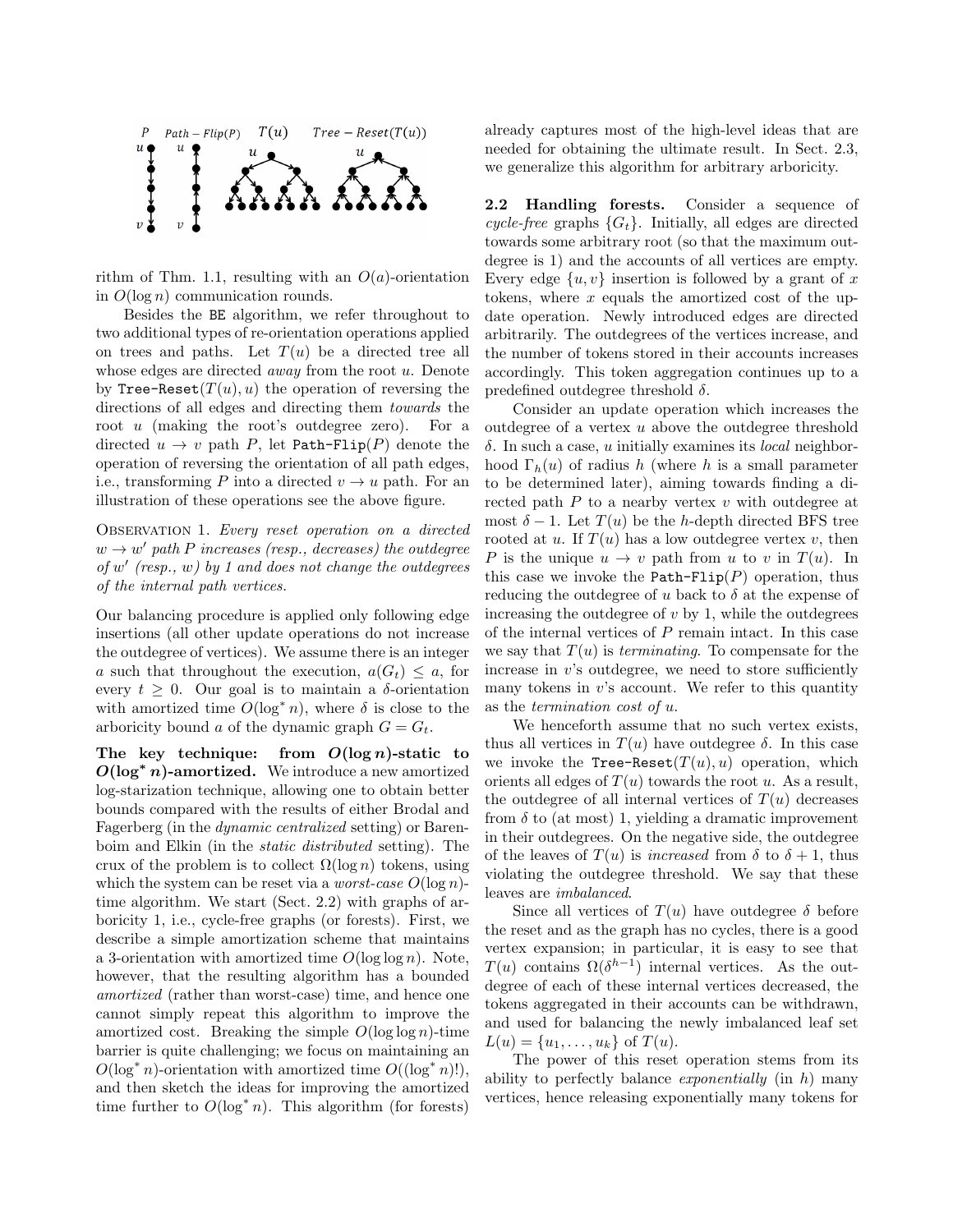balancing the imbalanced leaf set  $L(u)$  of  $T(u)$ . Next, we show how to fix the imbalanced vertices. We present a simple solution whose amortized cost is  $O(\log \log n)$ , and then carefully build on top of it to obtain the required  $\log^* n$ -style bounds.

Warm Up: 3-orientation in  $O(\log \log n)$  amor**tized cost.** Let the initial radius h be  $\Theta(\log \log n)$ and set  $\delta = 3$ . As all internal vertices in  $T(u)$  have outdegree 3, their number is  $\Omega(\delta^{h-1}) = \Omega(\log n)$ . To obtain  $\Omega(\log n)$  tokens, all we need is to be able to withdraw a single token from each of these vertices' accounts. To this end, we store a single token at the account of a vertex whose outdegree increases from 2 to 3. Having the termination cost as small as 1 already suffices for maintaining the invariant that each vertex with outdegree 3 has a token at its account. (Note that the invariant does not guarantee any tokens for vertices with outdegree 2; we may henceforth assume that the vertices' outdegrees in the initial state are at most 2 rather than 1.)

Equipped with  $\Omega(\log n)$  tokens, the next phase starts. The idea is to handle each of the imbalanced leaves  $u_1, \ldots, u_k$  in the same way we handled u, but in parallel, with the only difference being that the local neighborhoods examined by these leaves are of (exponentially larger) radius  $\Theta(\log n)$ . Since the exploration radius is  $\Theta(\log n)$ , there must exist a path  $P_i$ from each leaf  $u_i$  to a vertex  $v_i$  of outdegree at most 1. We therefore invoke the Path-Flip $(P_i)$  operation, for each  $1 \leq j \leq k$ , thus reducing the outdegree of  $u_j$  back to  $\delta$  at the expense of increasing the outdegree of  $v_i$  by 1; since the outdegree of  $v_i$  increases to at most 2, this is done "for free", i.e., we do not need to deposit any tokens in  $v_j$ 's account. It is crucial that the outdegree of  $v_i$  will be at most 1 (prior to increasing its outdegree), otherwise we would have to deposit a token in its account to compensate for increasing its outdegree; making such a deposit for all vertices  $v_j$  would be too costly. Thus, in order to terminate  $u_j$ , we must have a "2-unit decay" between the outdegrees of  $u_i$  and  $v_j$ . We will return to this subtle point in the sequel.

Towards  $O(\log^* n)$  amortized cost. The simple argument above is based on the observation that  $O(\log n)$ communication rounds suffice for finding a directed path from any imbalanced leaf to a vertex of outdegree at most 1. After flipping all edges along such a path (and doing so in parallel for all imbalanced leaves), all vertices will have low outdegree again, which completes the balancing procedure.

This approach leads to an amortized cost of  $O(\log \log n)$ . To achieve an amortized cost of  $O(\log^* n)$ , we must bound the initial radius  $h_0 = h$  by  $O(\log^* n)$ . As a result, the number of vertices in the  $h_0$ -depth directed BFS tree  $T(u)$  will be at most exponential in  $O(\log^* n)$ , so the overall number of tokens that we can withdraw from the accounts of these vertices cannot come close to  $log n$ . Hence, balancing the imbalanced leaf set  $L(u)$  of  $T(u)$  requires a more intricate approach.

The improved balancing procedure consists of at most  $\delta$  (rather than 2) phases, where each phase i requires  $\Theta(h_i)$  communication rounds, for  $h_0 = O(1)$ and  $h_i = 2^{h_{i-1}}$  for every  $i \geq 1$ .

Phase 0 starts when u's outdegree increases to  $\delta + 1$ due to an edge insertion, and it becomes imbalanced. This insertion is granted with  $x$  tokens that are used for covering  $(1)$  the *communication cost* CommCost $(0)$  of computing the  $h_0$ -depth directed BFS tree  $T(u)$  as well as manipulating on it as described next, and (2) the terminating  $cost$  TermCost $(0)$  of terminating the tree  $T(u)$  (if needed). Specifically, if a low outdegree vertex v is found in  $T(u)$ , then CommCost(0) should include the cost of flipping all edges along the  $u \rightarrow v$  path (via the Path-Flip operation), whereas  $TermCost(0)$  is just the cost of storing enough tokens at v's account to compensate for the increase in its outdegree; in this case the balancing procedure terminates. Otherwise,  $CommonCost(0)$  should include the cost of resetting the tree  $T(u)$  (via the Tree-Reset operation), which perfectly balances the outdegree of all  $\Omega(\delta^{h_0-1})$  internal vertices  $(including u)$ , thus releasing tokens from their accounts. The total number of released tokens, denoted  $Gain(0)$ , depends on  $\delta$  and  $h_0$ . These Gain(0) tokens are then used for balancing the resulting imbalanced leaves  $u_1, \ldots, u_k$  of  $T(u)$  in phase 1. (See Fig. 1.)



Figure 1: The Tree-Reset operation on  $T(w)$ . (a) The directed tree  $T(w)$ , with edges directed away from the root  $w$ . The edge connecting vertex  $w$  to its parent is not in  $T(w)$ , and hence is unaffected by the reset on  $T(w)$ . (b) The output of the reset operation on  $T(w)$ . The outdegree of all vertices in the leaf set  $L(w)$  has increased by 1.

In phase 1, each of the imbalanced leaves  $u_i$  is handled in the same way we handled  $u$ , but in parallel.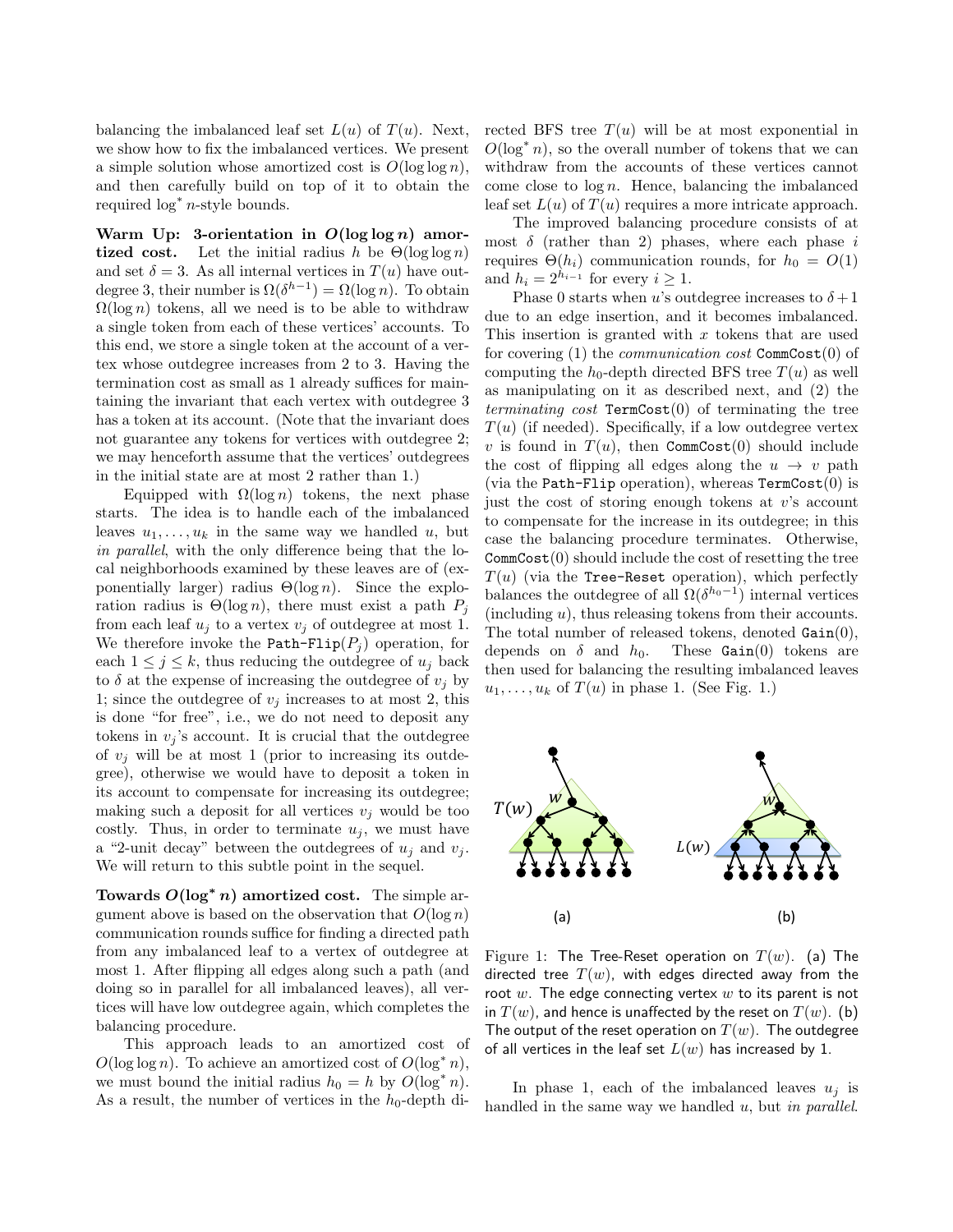The local neighborhoods examined by these leaves are of exponentially larger radius  $h_1 = 2^{h_0}$ . Consequently, the communication cost  $CommCost(1)$  of phase 1 is set as  $\Theta(h_1) = \Theta(2^{h_0})$ . Let  $T(u_1), \ldots, T(u_k)$  be the  $h_1$ -depth directed BFS trees rooted at the  $k$  imbalanced leaves  $u_1, \ldots, u_k$ . We terminate every tree  $T(u_i)$  that contains a low outdegree vertex  $v_i$  by flipping the corresponding  $u_i \rightarrow v_i$  path. The termination cost of this tree is the number of tokens needed to compensate for the increase in  $v_i$ 's outdegree, and the sum of all such costs is the termination cost TermCost(1) of phase 1.

If all trees  $T(u_i)$  are terminating, then the balancing procedure terminates. So we henceforth assume that at least one of these trees  $T(u_i)$  has no vertices of low outdegree, and reset every such non-terminating tree  $T(u_i)$  (orienting all edges towards the root  $u_i$ ). Such a reset will release exponentially (in  $h_1 = 2^{h_0}$ ) many tokens, thus allowing us to explore neighborhoods of radius  $h_2 = 2^{2^{h_0}}$  in the next phase. More specifically, let  $Gain(1)$  be the total number of released tokens from all the non-terminating trees of phase 1. These  $\text{Gain}(1) = \Omega(2^{2^{h_0}})$  tokens are next used for balancing the resulting imbalanced leaves of all the nonterminating trees in phase 2.

This balancing procedure is applied repeatedly, ending up with an exponentially increasing sequence of radius explorations  $h_0, h_1 = 2^{h_0}, h_2 = 2^{2^{h_0}}, \dots$ After at most  $\log^* n - 1$  phases, we are guaranteed to either terminate at *all* explored trees or collect  $\Omega(\log n)$ tokens that suffice to terminate all imbalanced leaves as described in the "Warm Up" section. Intuitively, this is why we get  $\log^* n$ -style bounds. Note also that the worst-case number of communication rounds required by the procedure is  $O(\log n)$ .

The communication costs of the balancing procedure are set in the obvious way, with  $CommCost(0) =$  $\Theta(h_0) = O(1)$ , and CommCost $(i) = \Theta(h_i) = \Theta(2^{h_{i-1}})$ , for  $i \geq 1$ . Determining the termination costs TermCost(i), for  $i \geq 0$ , as well as the initial grant of tokens x (which dominates  $TermCost(0)$ ) is more involved. The crux of the problem is to show that these parameters can be set so as to guarantee that the sum of  $\text{costs } \sum_{i\geq 0} \texttt{CommCost}(i) + \texttt{TermCost}(i)$  of the balancing procedure does not exceed the initial grant of tokens x (that we can define as  $Gain(-1)$ ) plus the overall number  $\sum_{i\geq 0}$ Gain $(i)$  of tokens released throughout all phases  $i \geq 0$  of the procedure. To this end, it suffices to guarantee that for each  $i \geq 0$ ,

(2.1) Gain $(i-1) \geq$  CommCost $(i)$  + TermCost $(i)$ .

Almost there:  $O(\log^* n)$ -orientation in amortized cost  $O((\log^* n)!)$ . In our amortization scheme, every vertex maintains an account of tokens in proportion to its current outdegree. For a vertex  $w \in V$ , let  $B_i(w)$  be the number of tokens in w's account at the beginning of phase i, and let  $deg_{out}(w, i)$  be its outdegree at the time. We show that the following invariant can be maintained throughout the balancing procedure. Consider the integer function  $f(k) = k!$  if  $k \geq 2$  and  $f(k) = 0$  if  $k \in \{0, 1\}.$ 

INVARIANT 1.  $B_i(w) \geq f(\deg_{out}(w, i))$ , for every vertex  $w \in V$  and for every phase  $i \geq 0$ .

To obtain outdegree  $\delta = O(\log^* n)$  with amortized cost  $O((\log^* n)!)$ , the algorithm initially issues  $x = \Theta(\delta!) =$  $\Theta((\log^* n)!)$  new tokens, which can easily cover the communication and termination costs of phase 0. This proves the validity of Equation (2.1) for  $i = 0$ .

We henceforth assume that the initial tree  $T(u)$  is non-terminating, and turn to proving the validity of Equation (2.1) for  $i = 1$ . Recall that upon a reset operation on  $T(u)$ , the outdegree of the internal vertices is reduced from  $\delta$  to at most 1. Since  $f(0) = f(1) = 0$ , all the tokens in the accounts of these vertices can be released. Thus, each internal vertex of  $T(u)$  releases  $f(\delta) = \delta!$  tokens. We need to show that the overall number of released tokens, namely  $Gain(0)$ , is at least as large as  $CommCost(1) + TermCost(1)$ .

Consider the parents of the imbalanced leaves in  $T(u)$ . Each such parent distributes the  $f(\delta)$  tokens it released uniformly among its  $\delta$  imbalanced children. Thus, each leaf  $u_i$  will receive at least  $f(\delta)/\delta = f(\delta-1)$ tokens for terminating its subtree  $T(u_i)$  in phase 1. (We later show that the total number of such tokens is at least  $TermCost(1)$ .) Note also that the number of tokens released by the remaining internal vertices of  $T(u)$  is at least  $\delta^{h_0-2} \cdot f(\delta)$ , and obviously suffices to cover CommCost(1) =  $\Theta(2^{h_0})$ . Next, consider a terminating tree  $T(u_i)$  with a low outdegree vertex  $v_i$ , and recall that the root  $u_j$  of  $T(u_j)$  has a surplus of  $f(\delta - 1)$ tokens. Upon flipping the edges of the  $u_j \rightarrow v_j$  path, the outdegree of  $v_j$  increases by 1, say from  $\delta'$  to  $\delta' + 1$ . To maintain the invariant, the number of tokens needed to be transferred to  $v_i$ 's account, or the *termination* cost of  $T(u_j)$ , is thus  $f(\delta' + 1) - f(\delta')$ . Note that this term increases with the outdegree  $\delta'$  of  $v_j$ . For our amortization scheme to work, we require the outdegree δ' of  $v_j$  to be smaller than the outdegree δ of the root  $u_j$  by at least two. This "2-unit decay" guarantees that the termination cost is bounded by  $f(\delta' + 1) \leq f(\delta - 1)$ , which can be covered by the surplus of  $u_i$ .

This proves the validity of Equation (2.1) for  $i = 1$ . The proof for larger values of  $i$  is similar, with a twist: As a by-product of the "2-unit decay" requirement, the outdegree threshold is prone to decrease by 1 at each phase of the procedure. Consequently, in a non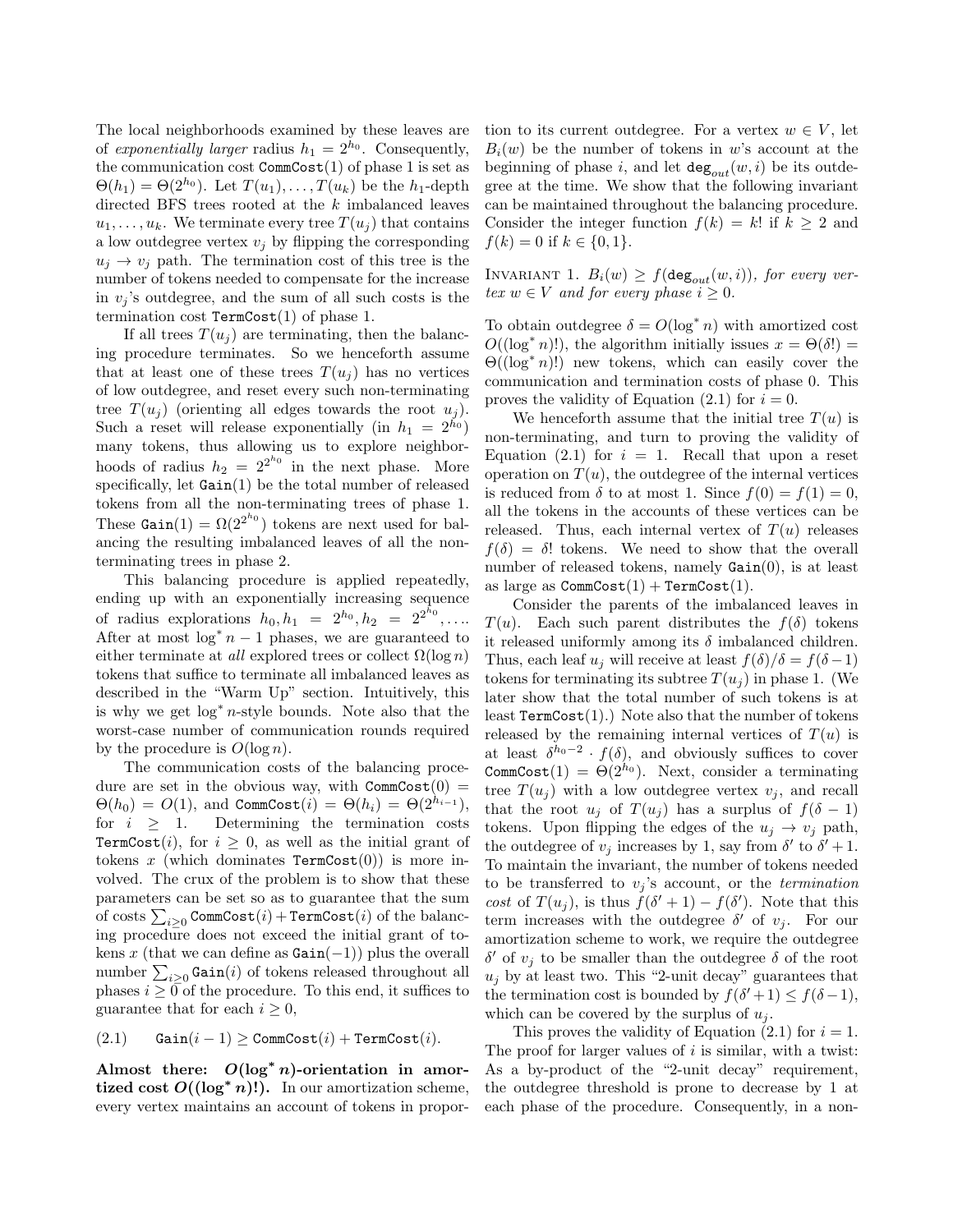terminating tree of phase  $i$ , all vertices should have outdegree at least  $\delta_i-1=\delta-i-1$ , whereas a terminating tree of phase i should contain a vertex with outdegree at most  $\delta_i - 2$ . Let w be the root of such a terminating tree  $T(w)$ , and let y be a low outdegree vertex in  $T(w)$ . As before, w will receive a surplus of at least  $f(\delta - i)/(\delta - i) = f(\delta - i - 1)$  from its parent in the tree, while the termination cost of  $T(w)$  is at most  $f(\delta - i - 1) - f(\delta - i - 2) \leq f(\delta - i - 1)$ . This shows that  $Gain(i - 1)$  will cover  $TermCost(i)$  in exactly the same way as before. In order for  $Gain(i - 1)$  to cover the cost of  $\text{CommCost}(i) = \Theta(h_i)$ , we must have a good vertex expansion in the trees explored at phase  $i - 1$ . To this end, the outdegree threshold  $\delta - i$  of phase  $i - 1$ should be at least 2. Since the procedure consists of at most  $\log^* n$  phases, it suffices to set the initial outdegree threshold  $\delta$  as log<sup>\*</sup>  $n+2$ . (See Fig. 2 for an illustration.)

 $O(\log^* n)$ -orientation in  $O(\log^* n)$  amortized cost. In the above balancing procedure, when a reset is applied on a non-terminating tree  $T(w)$ , all the  $\delta_y$  outgoing edges of any internal vertex y (except for the one leading to its original parent in  $T(w)$  flipped their orientation and became incoming to  $y$ , thus its outdegree became 1. Although this operation leads to the release of  $f(\delta_y) - f(1)$  tokens, these tokens had to be distributed evenly among the  $\delta_y$  children of y. The key observation is that in order to improve the amortized cost to  $O(\log^* n)$ , it is preferable to flip the edges towards two (arbitrary) children and not more. In this way only  $f(\delta_y) - f(\delta_y - 1)$  tokens are released, but distributing them among two children of  $y$  enables us to work with the much-slower growing function  $f(k) = k^2 - 1$  (for  $k \ge 1$ ). While the outdegree bound  $\delta$ remains  $O(\log^* n)$ , the amortized cost will be linear in  $f(\delta) - f(\delta - 1) = 2\delta - 1 = O(\log^* n)$  (details omitted).

2.3 General arboricity. For simplicity, we assume that the vertices know the bound  $\delta$  of the maximum allowed outdegree (i.e., for preserving  $\delta$ -orientations).

The balancing procedure described in Sect. 2.2 is based on basic expansion properties of trees. In Sect. 2.3.1 we show that these properties generalize naturally for arbitrary arboricity. We extend the balancing procedure to general graphs in Sect. 2.3.2. This extension requires a graph-theoretic result (Thm. 2.1), whose proof is deferred to Sect. 2.3.3. Finally, in Sect. 2.3.4 we derive stronger results for the easy case of large arboricity.

2.3.1 Expansion in general graphs. Let  $G =$  $(V, E)$  be a directed graph with arboricity  $a > 1$ , and let s be some vertex in V. Denote by  $V_i$  (resp.,  $\hat{V}_i$ ) the set of vertices reachable from s by directed paths of length at most (resp., exactly) *i*. Note that  $\hat{V}_i = V_i \setminus V_{i-1}$ .



Figure 2: An illustration of a non-terminating tree  $T(w)$ of an *i*-active vertex w. The tokens of the top  $h_i - 2$  levels are used to cover the communication round complexity of phase  $i + 1$ . The tokens of the last internal level  $L(w)$  are used to cover the termination cost of every leaf vertex tree  $T(w'),\ w'\in L(w).$  E.g., the vertex  $x\in \widehat{L}(w)$  covers the termination cost of its of its children  $y_1, y_2, y_3$ .

CLAIM 1. Assume all vertices of  $V_i$  have outdegree at least  $d \geq 2a$ . Then for  $i \geq 1$ ,  $|V_i| > \left(\frac{d}{a}\right) \cdot |V_{i-1}|$ .

Proof. Note that the total number of edges incident on vertices in  $V_{i-1}$  is at least  $d \cdot |V_{i-1}|$ , and all these edges are incident only on vertices of  $V_i$ . Since the graph's arboricity is at most a, it follows that  $|V_i| - 1 \ge$  $d \cdot |V_{i-1}|/a$ . Hence  $|V_i| > \frac{d}{a} \cdot |V_{i-1}|$ .

The next corollary shows that the expansion is good whenever the outdegree is large w.r.t. the arboricity.

COROLLARY 2.1. If all vertices of  $V_i$  have outdegree at least  $d \geq 2a$ , then for  $i \geq 1$ :  $(1) |V_i| > \left(\frac{d}{a}\right)^i \geq 2^i$ . (2)  $|\hat{V}_i| \geq (\frac{d}{a} - 1) \cdot |\hat{V}_{i-1}|$ . (3)  $|\hat{V}_i| > (\frac{d}{a} - 1)^i$ .

*Proof.* (1) Apply Claim 1 inductively, with  $|V_0| = 1$ . (2) Since  $|\hat{V}_i| \geq |V_i| - |V_{i-1}| \geq (\frac{d}{a} - 1) \cdot |V_{i-1}| \geq$  $\left(\frac{d}{a}-1\right) \cdot |\hat{V}_{i-1}|.$  (3) Apply item (2) inductively.

Let  $T$  be a directed BFS tree of  $G$  rooted at  $s$  of depth  $h$ . By definition,  $V_i$  denotes the set of vertices at directed distance  $i$  from  $s$  in  $T$  (not just in  $G$ ). Hence the vertex set of T is  $V_h$ ; Corollary 2.1(1) implies that there are at least  $\left(\frac{d}{a}\right)^i$  vertices in T. An internal vertex  $v$  in T is called *lonely* if it is the only child of its parent in the tree. (The root is non-lonely by definition.)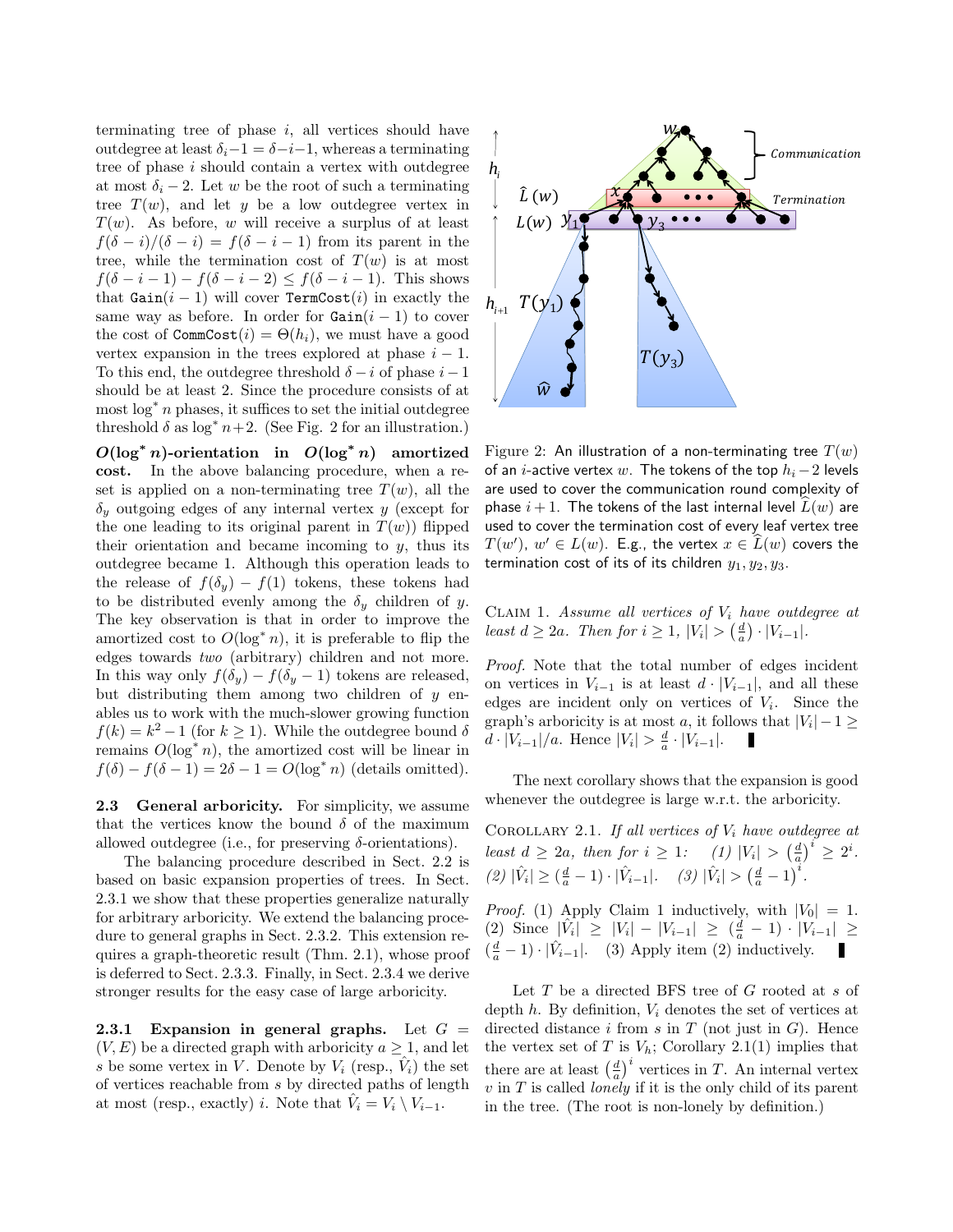We next argue that the expansion remains good even if we disregard the lonely vertices of the tree. Denote by  $n_i$  the number of non-lonely vertices in  $V_i$ , for  $i = 0, 1, \ldots, h$ . By definition, we have  $n_0 = 1$ .

LEMMA 2.1. For  $1 \le i \le h$ ,  $n_i \ge (\frac{d}{a} - 2) \cdot (\frac{d}{a} - 1)^{i-1}$ .

*Proof.* Fix any  $i = 1, 2, ..., h$ . By Corollary 2.1(2),  $|\hat{V}_i| \geq (\frac{d}{a} - 1) \cdot |\hat{V}_{i-1}|$ . By definition, any lonely vertex in  $\hat{V}_i$  is the only child of some vertex in  $\hat{V}_{i-1}$ . Thus the number of lonely vertices in  $\hat{V}_i$  is at most  $|\hat{V}_{i-1}|$ , and so the number  $n_i$  of non-lonely vertices in  $\hat{V}_i$  is at least  $|\hat{V}_i| - |\hat{V}_{i-1}| \geq (\frac{d}{a} - 2) \cdot |\hat{V}_{i-1}| \geq (\frac{d}{a} - 2) \cdot (\frac{d}{a} - 1)^{i-1}$ . (The last inequality follows from Corollary 2.1(3).)

Lem. 2.1 implies that

$$
\sum_{i=0}^{h} n_i \ge 1 + \sum_{i=1}^{h} \left(\frac{d}{a} - 2\right) \cdot \left(\frac{d}{a} - 1\right)^{i-1}
$$
\n
$$
(2.2) = \left(\frac{d}{a} - 1\right)^h.
$$

Consider the tree  $T^*$  obtained from  $T$  by contracting all single-child paths. Note that no vertex in  $T^*$  is lonely, i.e., every internal vertex in  $T^*$  has at least two children. Moreover, there is a 1-1 correspondence between the vertices of  $T^*$  and the non-lonely vertices of T. By Eq. (2.2),  $T^*$  contains at least  $\left(\frac{d}{a} - 1\right)^h$  vertices.

2.3.2 A generalized balancing procedure. By setting the initial outdegree threshold to  $\delta = \log^* n +$  $3a + 1$ , the outdegree threshold in all phases of the procedure will be at least  $3a + 1$ . By Corollary 2.1, we should continue to have a good expansion. Nevertheless, in order to generalize our scheme for general graphs, there are a few delicate issues that need to be addressed.

Issue 1: The outdegrees in a BFS tree may be much smaller than the respective outdegrees in the graph. Phase 0 starts as before, by computing the  $h_0$ -depth directed BFS tree  $T(u)$  rooted at u. Note that in order to terminate such a tree, we need to find a vertex whose outdegree in the graph (rather than the tree) is small. If such a vertex  $v$  is found, we terminate the tree as before. Otherwise, there is a good expansion. In this case we would like to reset the tree  $T(u)$  as before (orienting all the edges towards the root  $u$ ), in order to release exponentially many tokens for covering the communication and termination costs of the next phase. However, lower bounding the number of released tokens becomes more involved.

Consider some internal vertex  $y$  in  $T(u)$ , whose outdegree in G (resp.,  $T(u)$ ) is d (resp., d'). Upon the

reset of  $T(u)$  the outdegree of y is reduced to  $d - d' + 1$ , thus releasing  $f(d) - f(d - d' + 1)$  tokens. These tokens are distributed uniformly among the  $d'$  children of y in  $T(u)$ , giving a surplus of  $\frac{f(d)-f(d-d'+1)}{d'}$  tokens to each of them. However, if  $d' = 1$ , this surplus is zero. Thus, for our scheme to extend to general graphs, we must have  $d' \geq 2$ . To this end, we contract all singlechild paths in  $T(u)$ , resulting in a smaller tree  $T^*(u)$ where all internal vertices have outdegree at least 2. By Eq.  $(2.2)$ ,  $T^*(u)$  has a good expansion. (The contracted vertices are disregarded only when analyzing the number of tokens released due to the reset of  $T(u)$ . These vertices participate in the reset operation as all other vertices, i.e., the former parent in  $T(u)$  of such a vertex becomes its only outgoing neighbor after the reset.)

*Issue 2:* The BFS trees of phase i may overlap,  $i \geq 1$ . Consider the leaves  $u_1, \ldots, u_k$  that become imbalanced at phase  $i - 1$  of the balancing procedure, for  $i \geq 1$ . As before, we can compute at phase  $i$  of the procedure the  $h_i$ -depth directed BFS trees  $T(u_1), \ldots, T(u_k)$  rooted at  $u_1, \ldots, u_k$ . In the cycle-free case, these trees are pairwise vertex-disjoint, so we could handle them in parallel. Indeed, terminating such a tree (flipping all edges along some  $u_i \rightarrow v_j$  path) or resetting it (flipping all edges towards the root  $u_i$ ) has no effect whatsoever on the other trees. If all these trees are terminating, all leaves  $u_1, \ldots, u_k$  become balanced again and the balancing procedure terminates; otherwise, at least one of these trees has a good expansion, which provides us with enough tokens to cover the costs of the next phase.

In general graphs, these BFS trees may overlap, which complicates the parallel computation. The key observation is that in order to balance all  $k$  imbalanced leaves, it suffices to find  $k$  edge-disjoint (rather than vertex-disjoint) paths  $u_1 \rightarrow v_1, \ldots, u_k \rightarrow v_k$  leading to k distinct low outdegree vertices  $v_1, \ldots, v_k$ . Indeed, flipping all edges along these paths will balance all vertices in the graph. But what if no such  $k$  edgedisjoint paths exist – must there be a good expansion then? We answer this question in the affirmative by proving the following graph-theoretic result.

#### THEOREM 2.1. (PROOF IN SECT. 2.3.3) Let

 $G = (V, E)$  be any digraph with arboricity  $a \geq 1$ . Let  $u_1, \ldots, u_k$  be arbitrary vertices in G with outdegree at least  $3a + 1$ , let  $H = (V_H, E_H)$  be the union of the h-depth directed BFS trees  $T(u_1), \ldots, T(u_k)$  rooted at these vertices, and let  $H = G[V_H] = (V_H, E)$  be the subgraph of G induced on the vertex set  $V_H$ . If there do not exist k edge-disjoint paths in H from  $u_1, \ldots, u_k$  to k distinct vertices  $v_1, \ldots, v_k$  whose outdegree in G is at most 3a – 1, then  $|V_H \setminus Q| \geq 2^h$ , where Q is the set of vertices whose outdegree in G is at most  $3a - 1$ .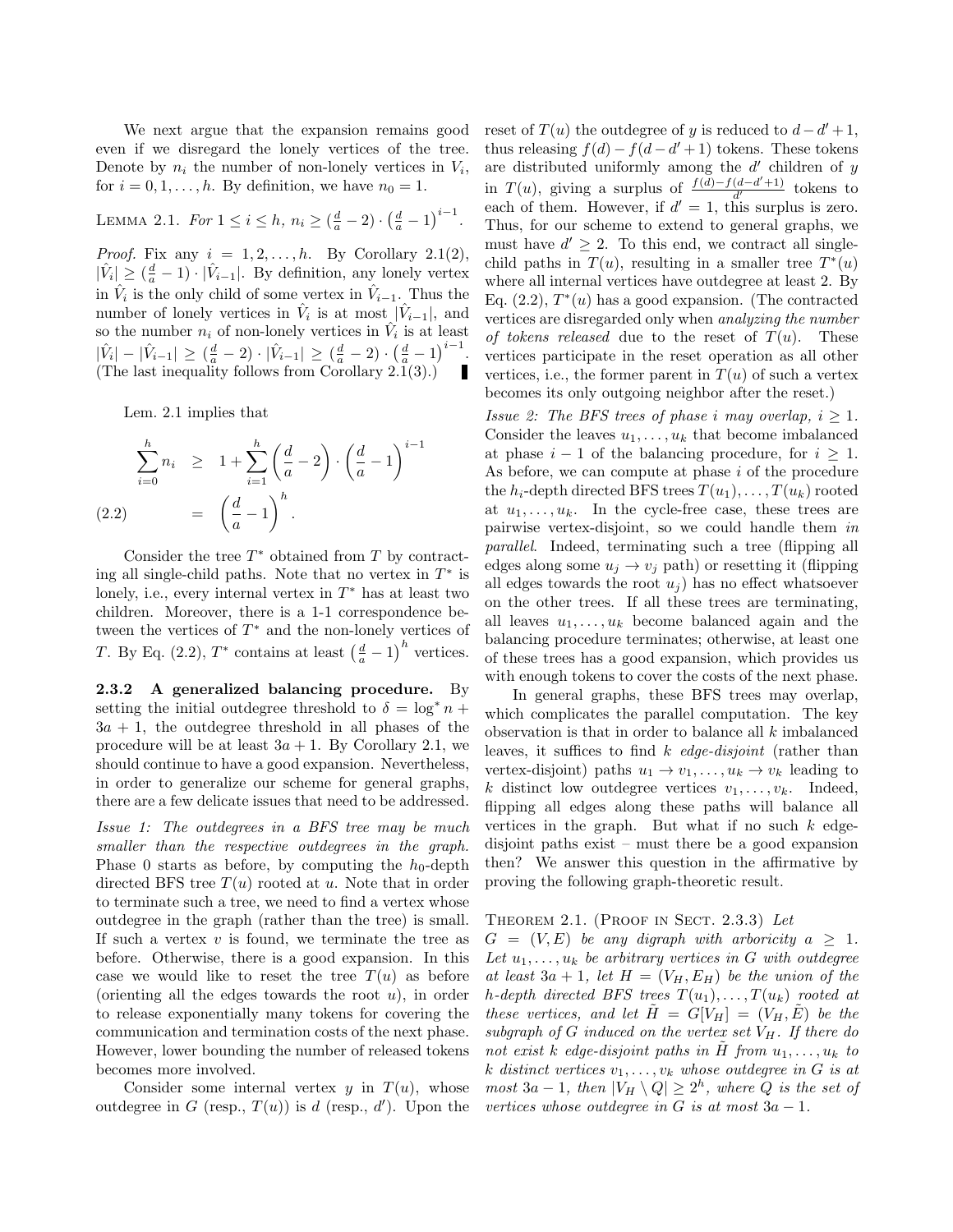Since the initial outdegree threshold  $\delta$  is log<sup>\*</sup>  $n+3a+1$ , the outdegree threshold in all phases of the balancing procedure is at least  $3a + 1$ . By Theorem 2.1, if at some phase we cannot terminate at all the k imbalanced leaves (since there do not exist  $k$  edge-disjoint paths from them to  $k$  distinct low outdegree vertices), then we must have a good expansion, which should provide sufficiently many tokens to carry out the next phase. (Proving that  $|V_H| \geq 2^h$  is insufficient, as only vertices of sufficiently large outdegree are guaranteed to have enough tokens in their accounts.) In this case, resetting just the largest among these BFS trees should release enough tokens for covering the costs of the next phase.

But how can we efficiently determine if at some phase there exist  $k$  edge-disjoint paths as above, and if such paths do exist, how can we compute them? The simplest way around this hurdle is to simply upcast the entire information regarding these BFS trees (more accurately, regarding  $H$ ) to the global root  $u$ , let the root solve the problem locally (local computation is free), and finally broadcast the "solution" (i.e., the edges that need to be flipped) to the appropriate descendants (those needing to flip some of their incident edges). Since we consider the  $\mathcal{L}O\mathcal{C}A\mathcal{L}$  model, we may send messages of unbounded size. The distance between the global root  $u$  to any vertex in these BFS trees is at most  $\sum_{\ell=0}^i h_\ell < 2h_i$ , where the inequality holds as the depth of the BFS trees grows exponentially at each phase. Consequently, these additional upcast and broadcast operations will increase the total communication costs by at most a constant factor.

Finally, we would like the worst-case update time of the balancing procedure to be bounded by  $O(\log n)$ . The key observation is that there is no need to consider BFS trees of depth larger than  $O(\log n)$ . Indeed, we cannot have good expansion with respect to such depth (as  $2^{O(\log n)} > n$ ), hence Theorem 2.1 implies that we are guaranteed to be able to terminate the k imbalanced leaves using BFS trees of depth  $O(\log n)$ . Consequently, once  $O(\log n)$  tokens are collected, we compute directed BFS trees of depth  $O(\log n)$ , handle the imbalanced leaves by terminating these trees as explained above, and terminate the execution of the balancing procedure.

This completes the high level description of our scheme for any arboricity, thus proving Theorem 1.2.

**2.3.3** Proof of Theorem 2.1. Let  $\hat{H} = G[V_H] =$  $(V_H, \hat{E})$  be the subgraph of G induced on the vertex set  $V_H$ , with  $E_H \subseteq E$ . We add a dummy vertex s and connect it via outgoing edges to the  $k$  vertices  $u_1, \ldots, u_k$ , and connect all vertices in Q (i.e., those of outdegree at most  $3a - 1$  in G) via outgoing edges to another dummy vertex  $t$ . Denote the resulting directed graph by  $H' = (V'_H, E'_H)$ , where  $V'_H = V_H \cup \{s, t\}$  and  $E'_H = \tilde{E} \cup \{(s, u_1), \ldots, (s, u_k)\} \cup \{(q, t) \mid q \in Q\}.$ The following observation is immediate.

OBSERVATION 2. There exist k edge-disjoint paths in  $\tilde{H}$ from  $u_1, \ldots, u_k$  to k distinct vertices  $v_1, \ldots, v_k$  whose outdegree in G is at most  $3a - 1$  iff there exist k edgedisjoint paths in  $H'$  from s to t.

To prove Theorem 2.1, we assume there do not exist  $k$ edge-disjoint paths in  $H'$  from s to t, and show that  $|V_H \setminus Q| \geq 2^h$ . By Menger's Theorem, there exists an s-t cut C in  $H'$  of size at most  $k - 1$ .

Consider the graph  $H_C' = H' \setminus C$  obtained from  $H'$ after removing the cut edges. By definition, there is no  $s \to t$  path in  $H_C'$ . By construction, s is connected in  $H'$ via outgoing edges to the k vertices  $u_1, \ldots, u_k$ . Denote by  $z_1, \ldots, z_{k'}$  the outgoing neighbors of s in  $H_C'$ , and note that  $\{z_1, \ldots, z_{k'}\} \subseteq \{u_1, \ldots, u_k\}$ . Observe also that the remaining  $k - k'$  vertices from  $\{u_1, \ldots, u_k\}$  are incident on cut edges, implying that  $k - k' \leq |C| \leq k - 1$ , and so  $k' \geq 1$ . Besides the  $k - k'$  cut edges incident on s, there are  $\tilde{k} = |C| - (k - k') \leq k' - 1$  cut edges; it is possible to have  $\tilde{k} = 0$ . Denote by  $\tilde{C}$  the set of cut edges that are not incident on  $s$ , and let  $U$  denote the set of vertices in  $H'$  that have at least one outgoing edge in  $\tilde{C}$ ; note that  $|\tilde{U}| \leq \tilde{k} \leq k'-1$ .

For  $j = 0, 1, \ldots, h$ , denote by  $V_j$  the set of vertices reachable from  $s$  in  $H'_C$  by directed paths of length at most  $j + 1$ , disregarding s itself. We have  $V_0 =$  $\{z_1, \ldots, z_{k'}\},$  and so  $|V_0| = k'.$ 

OBSERVATION 3. All vertices of  $V_i \setminus \tilde{U}$  have outdegree at least 3a, for any  $j \geq 0$ .

Proof. By definition, there is a directed path from s to all the vertices of  $V_j$  in  $H'_C$ . Since C is an s-t cut, no vertex in  $V_j$  may have an outgoing edge to t in  $H'_C$ . By construction, all vertices in  $V_i$  with outdegree at most  $3a - 1$  have an outgoing edge to t in H', hence they all must belong to  $U$ .

CLAIM 2.  $|V_1| > 3 \cdot k'$ .

*Proof.* Recall that  $V_0 = \{z_1, ..., z_{k'}\} \subseteq \{u_1, ..., u_k\},\$ hence each  $z_i$  has outdegree at least  $3a + 1$ . Thus the total number of outgoing edges leaving the vertices of  $V_0$  is at least  $k' \cdot (3a+1)$ . Let  $E_1$  denote the set of these edges, disregarding the at most  $\tilde{k} \leq k' - 1$  cut edges among them. We thus have  $|E_1| \ge k' \cdot (3a+1) - (k'-1) >$  $3k' \cdot a$ . Note that all edges of  $E_1$  are incident on vertices of  $V_1$ . Moreover, neither s nor t belongs to  $V_1$ , implying that the graph  $G_1 = (V_1, E_1)$  is a subgraph of the original graph. Hence its arboricity is at most  $a$ , and so  $\frac{|E_1|}{|V_1|-1} \leq a$ . It follows that  $|V_1| > \frac{|E_1|}{a} > 3 \cdot k'$ .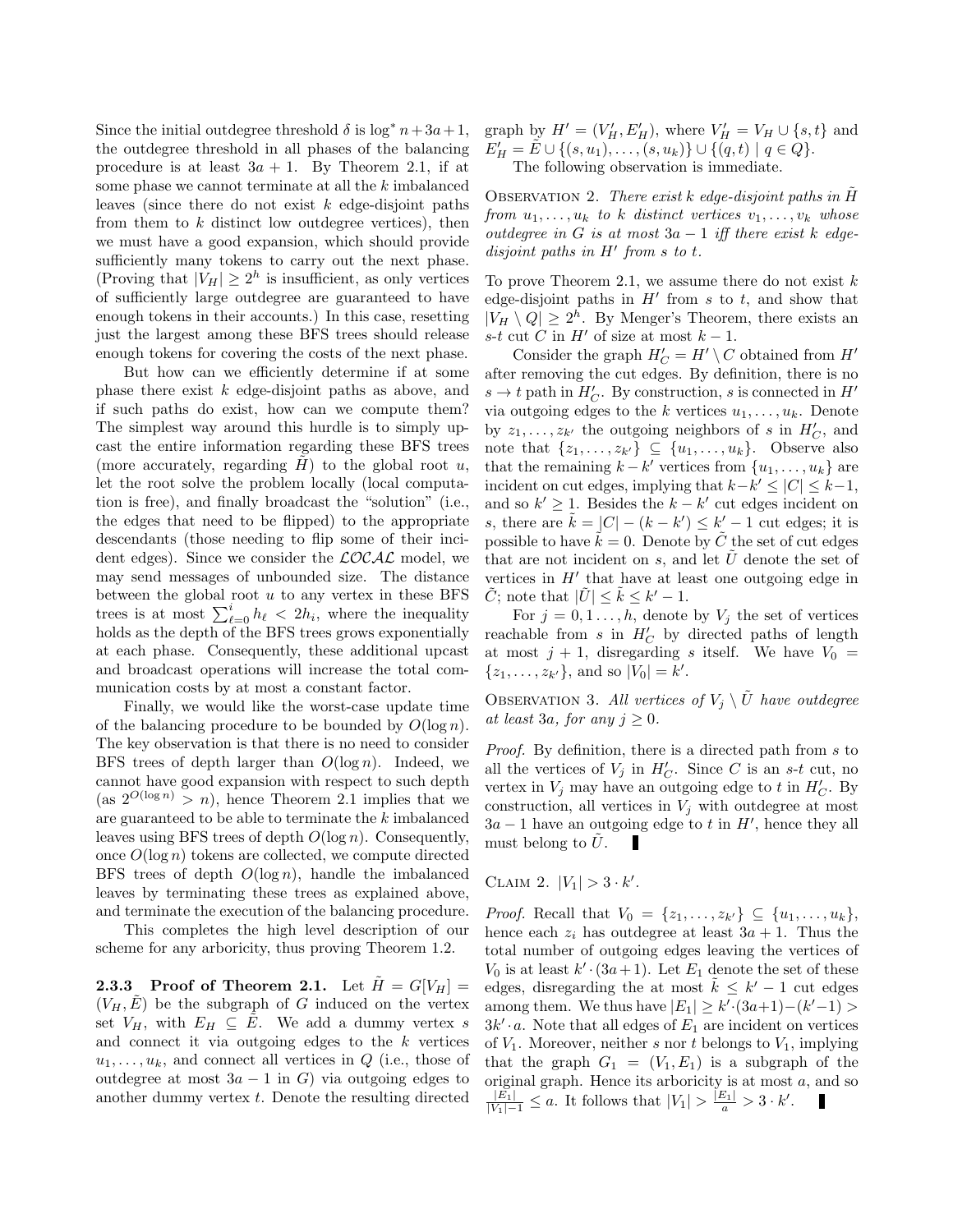LEMMA 2.2. For each  $j = 1, ..., h, |V_j| > 3 \cdot 2^{j-1} \cdot k'$ .

*Proof.* The proof is by induction on j. The basis  $j = 1$ follows from Claim 2.

Induction Step: We assume the correctness of the statement for j, with  $j \geq 1$ , and prove it for  $j + 1$ . By the induction hypothesis,

$$
|V_j \setminus \tilde{U}| \geq |V_j| - |\tilde{U}| > 3 \cdot 2^{j-1} \cdot k' - \tilde{k}
$$
  
\n
$$
\geq 3 \cdot 2^{j-1} \cdot k' - (k' - 1) > 2^j \cdot k'.
$$

By Observation 3, all vertices of  $V_i \backslash \tilde{U}$  have outdegree at least 3a. Let  $E_{i+1}$  denote the set of all outgoing edges leaving the vertices of  $V_j \setminus \tilde{U}$ , and note that no edge of  $E_{i+1}$  belongs to C. We have  $|E_{i+1}| \geq |V_i \setminus \tilde{U}| \cdot 3a >$  $(3\cdot 2^j\cdot k')\cdot a$ . By definition, all edges of  $E_{j+1}$  are incident on vertices of  $V_{j+1}$ . Moreover, neither s nor t belongs to  $V_{j+1}$ , implying that the graph  $G_{j+1} = (V_{j+1}, E_{j+1})$ is a subgraph of the original graph. Hence its arboricity is at most a, and we have  $\frac{|E_{j+1}|}{|V_{j+1}|-1} \leq a$ . It follows that

$$
|V_{j+1}| \ > \ \frac{|E_{j+1}|}{a} \ > \ \frac{(3 \cdot 2^j \cdot k') \cdot a}{a} \ = \ 3 \cdot 2^j \cdot k'.
$$

Lemma 2.2 implies that  $V_h > 3 \cdot 2^{h-1} \cdot k'$ . By Observation 3 and the fact that  $k' \geq 1$ , we have

$$
|V_h \setminus Q| \geq |V_h \setminus \tilde{U}| \geq |V_h| - |\tilde{U}|
$$
  
> 3 \cdot 2<sup>h-1</sup> \cdot k' - (k'-1) > 2<sup>h</sup> \cdot k' \geq 2<sup>h</sup>.

By construction, each vertex in  $V_h$  is within directed distance at most  $h + 1$  from s in  $H_C'$ , and so within directed distance at most  $h$  from some imbalanced vertex  $u_j$  in H. It follows that  $V_h \subseteq V_H$ . We thus have  $|V_H \setminus Q| \ge |V_h \setminus Q| \ge 2^h$ . Theorem 2.1 follows.

2.3.4 Easy case: Arboricity  $a = \Omega(\log n)$ . Note that the static lower bound of [41, 9] becomes weaker as the arboricity grows, suggesting that the static problem might be easier for larger arboricity. We next argue that this is indeed the case for the dynamic problem: When  $a = \Omega(\log n)$ , one can maintain a δ-orientation with  $O(1)$  amortized time, for  $\delta = O(a) + \log n = O(a)$ .

To see this, recall that every token pays for  $O(1)$ communication rounds. Following every edge  $\{u, v\}$ insertion,  $O(1)$  new tokens are issued at u and v. Hence when the outdegree of a vertex u exceeds  $\delta$ , its account should have at least  $\Omega(\log n)$  tokens. We would like to use these tokens for applying the reset algorithm BE.

More concretely, let us set  $\delta = 3a + \log n$ , and show that the following invariant can be maintained: A vertex with outdegree  $3a + i$  has  $\Omega(i)$  tokens in its account.

When the outdegree of a vertex u exceeds  $\delta$ , its account has at least  $\Omega(\log n)$  tokens. As mentioned, in

order to apply the BE reset algorithm we need to wake up all vertices in the graph. If the  $O(\log n)$ -depth BFS tree rooted at u contains all vertices in the graph, then we can wake up all of them within  $O(\log n)$  communication rounds, and then apply the BE algorithm on the entire graph within  $O(\log n)$  more rounds. Following this reset algorithm, all vertices in the graph will have outdegree at most  $O(a)$ , hence no tokens need to be stored in their accounts. In particular, all  $\Omega(\log n)$  tokens that are stored in u's account can be withdrawn from its account and used to cover the cost of this update procedure.

However, it is possible that this  $O(\log n)$ -depth BFS tree does not contain all vertices in the graph, in which case we cannot perform a "complete reset" of the entire graph. The key observation is that there is no need for a complete reset –  $a$  "partial reset" will suffice. Consider the  $O(\log n)$ -depth directed BFS tree  $T(u)$  rooted at u, and let  $H(u)$  be the subgraph of G induced by the vertices of  $T(u)$ . We set  $k = \log n$ , and argue that there must exist k edge-disjoint paths in  $H(u)$  from u to k distinct vertices  $v_1, \ldots, v_k$  whose outdegree in G is at most  $3a - 1$ . Indeed, otherwise we can show that  $|T(u)| \geq 2^{O(\log n)} > n$ . The proof for this assertion follows similar lines as those in the proof of Theorem 2.1, and is thus omitted. By flipping the edges along all these paths, the outdegree of u is reduced by  $k = \log n$ units, and so  $O(\log n)$  tokens can be withdrawn from u's account to cover the cost of this update procedure. On the other hand, the outdegree of all vertices  $v_1, \ldots, v_k$ will increase (by 1 unit) to at most  $3a$ , hence no tokens need to be stored in the accounts of these vertices.

How can we compute these  $k$  edge-disjoint paths? Perhaps the simplest approach is to upcast the entire information regarding the subgraph  $H(u)$  to the global root u, let the root solve the problem locally (local computation is free), and finally broadcast the "solution" (i.e., the edges that need to be flipped) to the appropriate descendants (those needing to flip some of their incident edges). Recall that we consider the  $\mathcal{L}OCA\mathcal{L}$ model, hence we may send messages of unbounded size. The distance between u and any vertex of  $H(u)$  is  $O(\log n)$ , hence the entire update procedure requires  $O(\log n)$  communication rounds.

# 3 Applications

3.1 Dynamic forest-decomposition. We show how to obtain a  $2\delta$ -forest-decomposition from a  $\delta$ orientation. Let  $\overrightarrow{G}$  be a  $\delta$ -orientation for  $G$ , Denote by i the ID of vertex  $v_i \in G$ . The at most  $\delta$  outgoing neighbors of vertex  $v_i$  are divided into two classes: The first (resp., second) class consists of the outgoing neighbors whose ID's are smaller (resp., larger) than  $v_i$ . The edge  $(v_i, v_j)$  is mapped to forest  $(j, 1)$  (resp.,  $(j, 2)$ ) if  $v_j$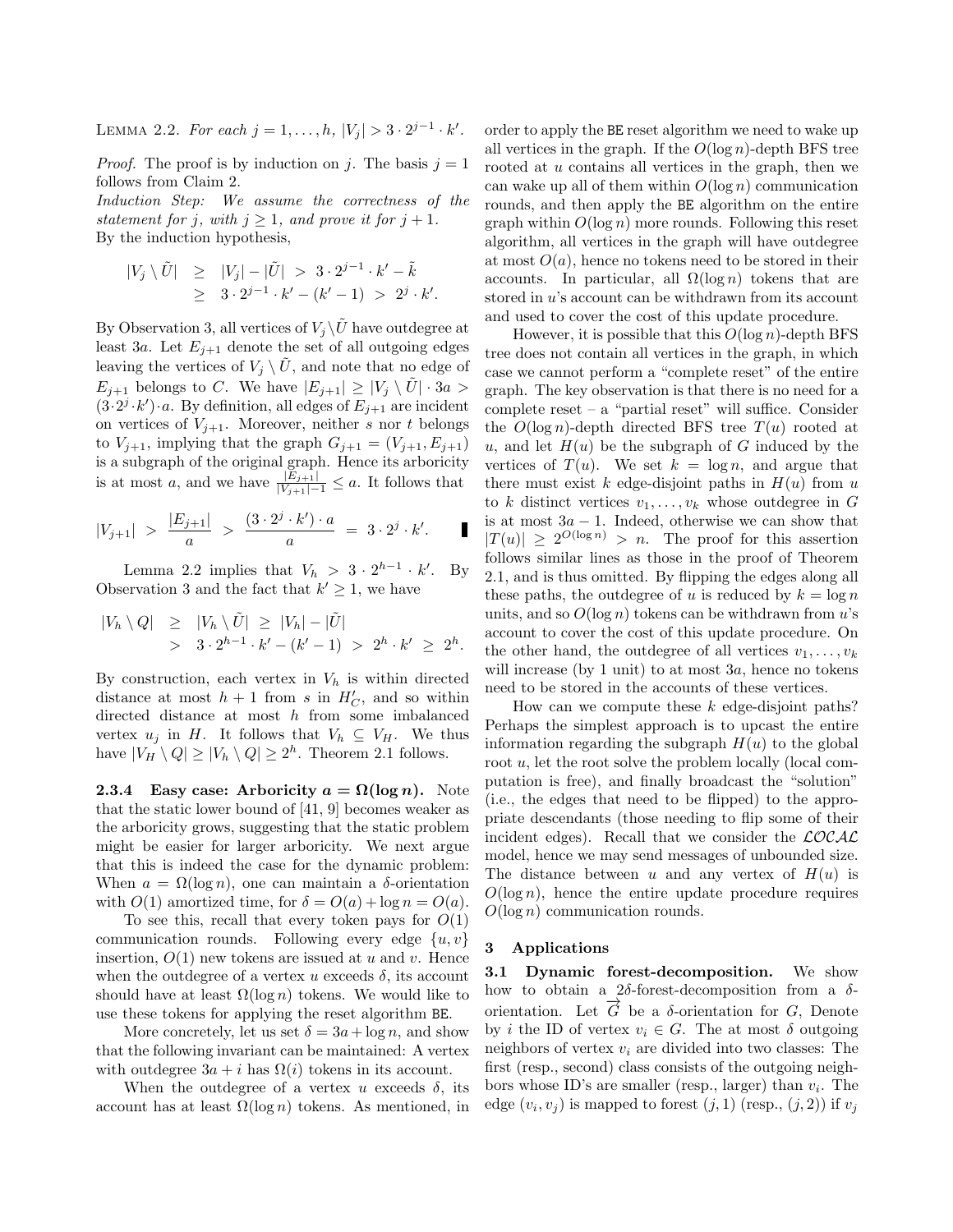is in the first (resp., second) class, i.e.,  $ID(v_i) > ID(v_i)$ (resp. ID $(v_i)$  < ID $(v_j)$ ). Overall, there are at most  $2\delta$ forests. Clearly, this mapping induces no cycles and can be computed (from scratch) in a single communication round. The first assertion of Thm. 1.3 thus follows.

In the centralized static setting, the time needed to compute this forest-decomposition out of the given δ-orientation is at least linear in the number of edges. However, in the centralized dynamic setting, if we have a forest-decomposition respecting the above mapping, updating it upon a single edge flip in the underlying edge-orientation triggers a single change of that edge (moving from one forest to another). A straightforward implementation of this mapping (using doubly linked lists) yields a constant worst-case update time. In other words, the above mapping shows that the dynamic forest-decomposition problem reduces (up to a factor of 2) to the dynamic edge-orientation problem (both in the centralized and the distributed settings). In particular, this resolves the question raised by Erickson [24].

3.2 Distributed dynamic adjacency labeling schemes. An adjacency labeling scheme assigns an (ideally short) label to each vertex, allowing one to infer if any two vertices  $u$  and  $v$  are neighbors directly from their labels. For an adjacency representation scheme to be useful, it should be capable of reflecting online the current up-to-date picture in a dynamic setting. Moreover, the algorithm for generating and revising the labels must be distributed, in contrast with sequential and centralized label assignment algorithms. Given an f-forest-decomposition for  $G$ , the label of each vertex  $v$ can be given by Label $(v) = (ID(v), ID(w_1), \ldots, ID(w_f))$ where  $w_i$  is the parent of v in the *i*th forest. Our dynamic  $O(a(G) + \log^* n)$ -forest-decomposition immediately implies the third assertion of Thm. 1.3.

## 3.3 Distributed coloring in dynamic graphs. By Thm. 1.1, given an  $O(q \cdot a(G))$ -orientation of a graph

G, one can compute an  $O(q \cdot a(G)^2)$ -coloring in  $O(\log^* n)$ additional rounds [9]. By Thm. 1.2, this immediately yields a dynamic maintenance of  $O((a(G) + \log^* n)^2)$ coloring in  $O(\log^* n)$  amortized time. However, this requires all the processors in the network to simultaneously wake up upon any update, which is impossible under the local wake-up limitation. As a result, our dynamic edge-orientation machinery cannot be applied as a black-box to maintain dynamic coloring. Instead, we tackle the dynamic coloring problem directly and, as a bonus, reduce the number of colors to  $O(a(G) \cdot \log^* n)$ .

Consider a legal  $\delta$ -coloring  $\varphi(G)$  of graph G, where

 $\varphi(v) \in \{1, \ldots, \delta\}$  denotes the color of vertex  $v \in G$ . Newly inserted edges whose endpoints have the same color require to re-color one of their endpoints. The number of used colors increases and so does the number of tokens stored in their accounts. Similarly to before, in our log-starization scheme, every vertex maintains an account of tokens in proportion to its color. More specifically, we would like to maintain the invariant that the number of tokens stored at  $v$ 's account is at least  $f(\varphi(v))$ , for some slowly-growing integer function f. However, for technical reasons, the new potential function  $f$  will not be strictly increasing as before, but rather monotone non-decreasing.

Specifically, we will use the potential function  $f(k) = \lfloor k/a' \rfloor - 1$ , where  $a' = \Theta(a(G))$ . Intuitively, we replace each original color  $i = 1, 2, \ldots, \delta$  by a *color* class  $C_i = \{(i-1) \cdot a' + 1, i \cdot a' + 2, \dots, i \cdot a'\}$  of sufficiently large size  $a'$ , thus viewing all colors in the same set as equivalent. (To this end, we increase the total number of colors by a factor of  $a'$ .) Observe that the potential function  $f$  maps all colors of the *i*th color class  $C_i$  to  $i-1$ , thus f is strictly monotone when restricted to colors from different color classes.

Setting  $\delta = \Theta(\log^* n)$ , we will show how to get  $(\delta \cdot a')$ -coloring within  $O(\log^* n)$  amortized time.

Following an insertion of edge  $\{u, v\}$  such that  $\varphi(u) = \varphi(v)$ , we need to re-color one among u and  $v$ . Without loss of generality we will re-color  $u$ . The update algorithm first re-colors  $u$  in an arbitrary color  $\varphi'(u)$  from the last color class  $C^{(\delta)}$ ; the old color  $\varphi(u)$ might be from another color class, thus we store enough tokens (at most  $f(\delta \cdot a') - f(1) \leq \delta = O(\log^* n)$ ) in u's account to compensate for this change. If  $C^{(\delta)}$ contains at least one free color  $c$  for  $u$ , we re-color  $u$ with c and terminate. Otherwise all colors of  $C^{(\delta)}$  are already occupied by the neighbors of  $u$ , and we apply the following re-coloring procedure. Similarly to before, we would like to explore the neighborhood of radius  $h$ around u. However, now we will consider the undirected (rather than directed) neighborhood, denoted here by  $\Gamma_h(u)$ . Moreover, we will not consider the entire graph G, but rather restrict ourselves to the subgraph  $G^{(\delta)}$  of G induced by the vertices with color from  $C^{(\delta)}$ ; denote by  $\Gamma_h^{(\delta)}(u)$  the restricted neighborhood of u. If  $\Gamma_h^{(\delta)}(u)$ contains exponentially  $(in h)$  many vertices, then the algorithm re-colors them using colors from the secondto-last color class  $C^{(\delta-1)}$ . Even though any graph with arboricity a can be legally colored with at most 2a colors, this re-coloring operation may cause conflicts at the boundaries of the neighborhood  $\Gamma_h^{(\delta)}(u)$ . Yet,

 $\sqrt[7]{\ln a}$  legal  $\delta$ -coloring, each vertex v is assigned a color  $\varphi(v)$ from  $\{1,\ldots,\delta\}$ , so that  $\varphi(u) \neq \varphi(v)$  will hold for each edge  $(u, v)$ .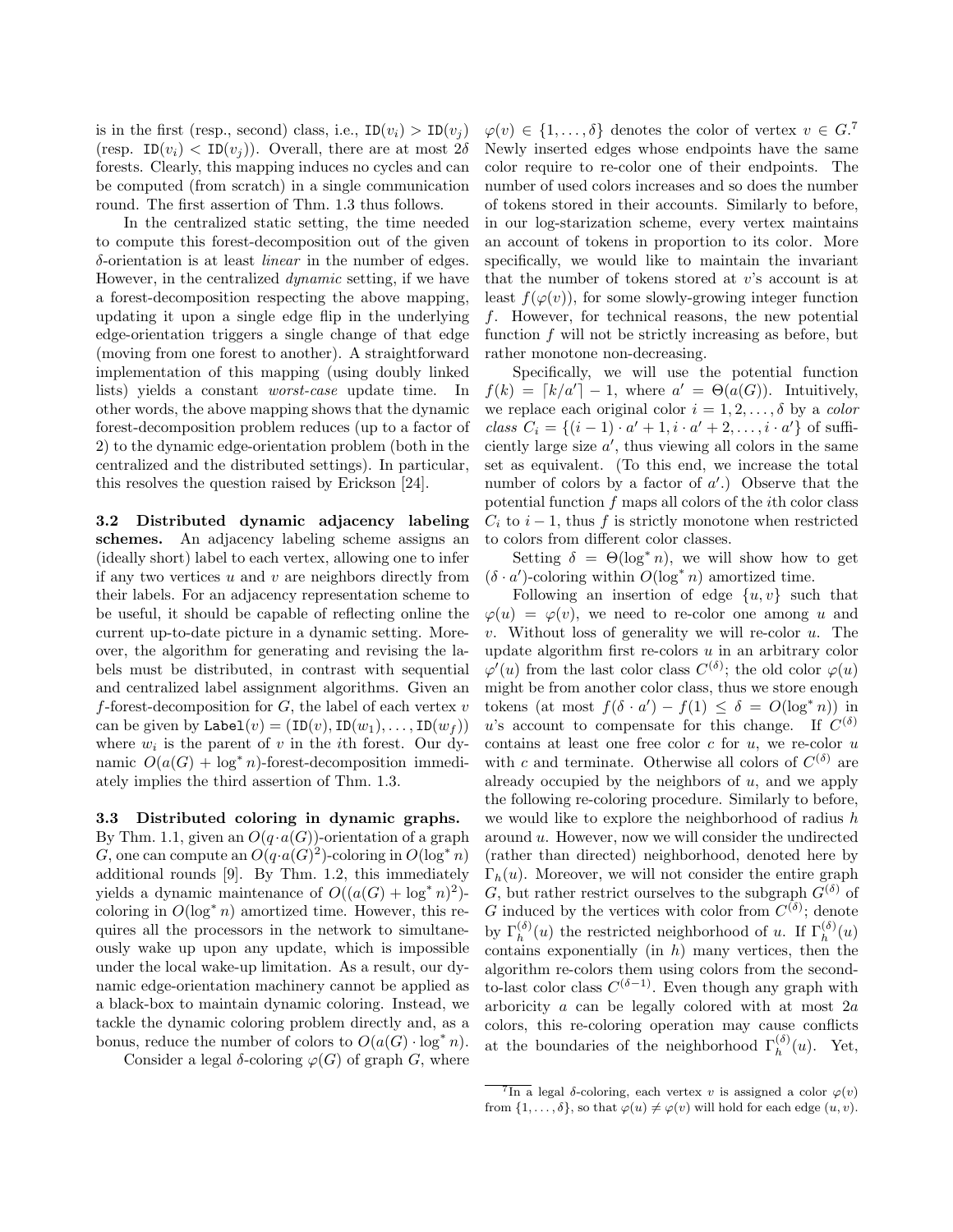by the same reasoning used for the edge-orientation problem, one can draw exponentially many tokens from the accounts of the newly-colored vertices to explore neighborhoods of exponentially larger radius in the next phase of the procedure that aims to correct the conflicting coloring for the boundary vertices of  $\Gamma_h^{(\delta)}(u)$ .

We henceforth consider the complementary case when the neighborhood  $\Gamma_h^{(\delta)}(u)$  is of sub-exponential (in h) size, and so it must contain many low degree vertices. In this case we show that all the vertices in  $\Gamma_h^{(\delta)}(u)$  can be legally colored with colors from the last color class  $C^{(\delta)}$ , without causing any *internal* conflicts (between vertices in  $\Gamma_h^{(\delta)}(u)$  or *external* conflicts (between the boundary of  $\Gamma_h^{(\delta)}(u)$  and vertices in  $G^{(\delta)} \setminus \Gamma_h^{(\delta)}$  $h^{(0)}(u)$ ). We begin by considering cycle-free graphs, and then extend the argument to general graphs.

3.3.1 Cycle-Free Graphs. In this section we consider the case where  $G^{(\delta)}$  is a tree (or a forest), denoted by  $T^{(\delta)}_{\infty}$ . Let  $V_h = \Gamma_h^{(\delta)}(u)$ , and consider the subtree  $T_h$ of  $T^{(\delta)}$  over the vertex set  $V_h$ . Note that  $T_h$  consists of the first h levels of  $T^{(\delta)}$ , or in other words, it contains all vertices of distance at most h from u in  $T^{(\delta)}$ .

Let  $B = B_{h+1}$  be the set of neighbors in  $T^{(\delta)}$  of the boundary vertices of  $T_h$ , i.e.,  $B$  is the set of all vertices in  $T^{(\delta)}$  that are at distance precisely  $h+1$  from u. All vertices of  $B$  are *locked*, in the sense that we are not allowed to re-color them. Vertices of  $V_h$  are being marked as either locked or free in the following way. We traverse the vertices of  $T_h$  bottom-up, starting from the leaves, so that any internal vertex is traversed only after all its children have been traversed. Any leaf of  $T_h$  with at least two locked neighbors (in B) becomes locked, otherwise it is free. Similarly, any internal vertex of  $T_h$  with at least two locked children becomes locked, otherwise it is free.

If the root  $u$  is locked, it has at least two locked children, each having at least two locked children of its own. We have  $|V_h| \geq 2^h$  by induction, implying that the *h*-depth neighborhood  $V_h = \Gamma_h^{(\delta)}(u)$  around u is of exponential size. In this case, as mentioned above, recoloring the vertices of  $V_h$  in colors from the secondto-last color class  $C^{(\delta-1)}$  releases exponentially (in h) many tokens to carry out the next phase.

We henceforth assume that  $u$  is free. In this case, all locked vertices retain their original colors (all of which are from the last color class  $C^{(\delta)}$ ). The vertices of  $T_h$ are then traversed top-down, starting from the root  $u$ , assigning each free vertex an arbitrary color from  $C^{(\delta)}$ that is different than the colors of its (at most one) parent and its (at most one) locked child. Assuming the size of the color classes is at least 3, we will have at

least one free color in  $C^{(\delta)}$  to choose from. By this color assignment to free vertices, there cannot be any color conflicts between a free vertex and another (either free or locked) vertex. As all the locked vertices retain their original colors, the only potential conflict is between the root  $u$  and its new neighbor  $v$ . Since  $u$  is free, it follows that the new coloring is legal.

The above argument concerns phase 0, which resolves a conflict of a single vertex  $u$ , due to a single new neighbor v of u. In a general phase  $i \geq 1$  we need to resolve the conflicts of all the (potentially many) leaves that became illegally-colored (or imbalanced) during phase  $i - 1$  of the procedure.

The key observation is that at the start of phase  $i$ , each of these imbalanced leaves  $u'$  has a conflict with a single vertex, namely, its parent  $\pi(u')$  in  $T^{(\delta)}$ . Consequently, the same argument as above can be applied for each of the imbalanced leaves  $u'$ . If one of the leaves  $u'$  is locked, then its  $h_i$ -depth subtree is of exponential size, and re-coloring its vertices with colors from the preceding color class would release enough tokens to carry out the next phase. Otherwise, each leaf  $u'$  is free, and can thus choose a color (from the same color class) different than the colors of its parent  $\pi(u')$  and its (at most one) locked child.

3.3.2 General Arboricity. Extending the above argument to general arboricity graphs requires several nontrivial adjustments. As before, let  $V_h = \Gamma_h^{(\delta)}(u)$ , and let  $G_h$  be the subgraph of  $G^{(\delta)}$  induced by the vertex set  $V_h$ . Note that  $G_h$  contains all vertices of distance at most h from u in  $G^{(\delta)}$ . Let  $B = B_{h+1}$  be the set of all vertices in  $G^{(\delta)}$  that are at distance precisely  $h+1$  from u; each such vertex has at least one neighbor in  $G_h$ . We refer to the vertices of  $B$  as the *boundary vertices*.

The process of marking the vertices of  $V_h$  as either locked or free becomes more involved. While in the cycle-free case we traversed the tree bottom-up, marking vertices with at least 2 children as locked, the idea here is to extend the notions of "bottom-up" and "children" to general graphs. We start by marking all the boundary vertices (i.e., those in  $B$ ) as locked, and placing them in some queue  $Q$ . At each step, we extract an arbitrary vertex  $v$  from  $Q$ , scan all its unmarked neighbors in  $V_h$ , and orient all the edges between v and these vertices into  $v$ . Once the out-degree of a vertex becomes at least  $2a(G)$  (which is the general arboricity analogue of having at least 2 locked children), we mark it as locked and place it in Q. We repeat this process until the queue  $\mathcal Q$  is empty.

It is immediate that all the vertices that entered the queue at some point are marked as locked; all the remaining vertices of  $V_h$  are marked as free. We will use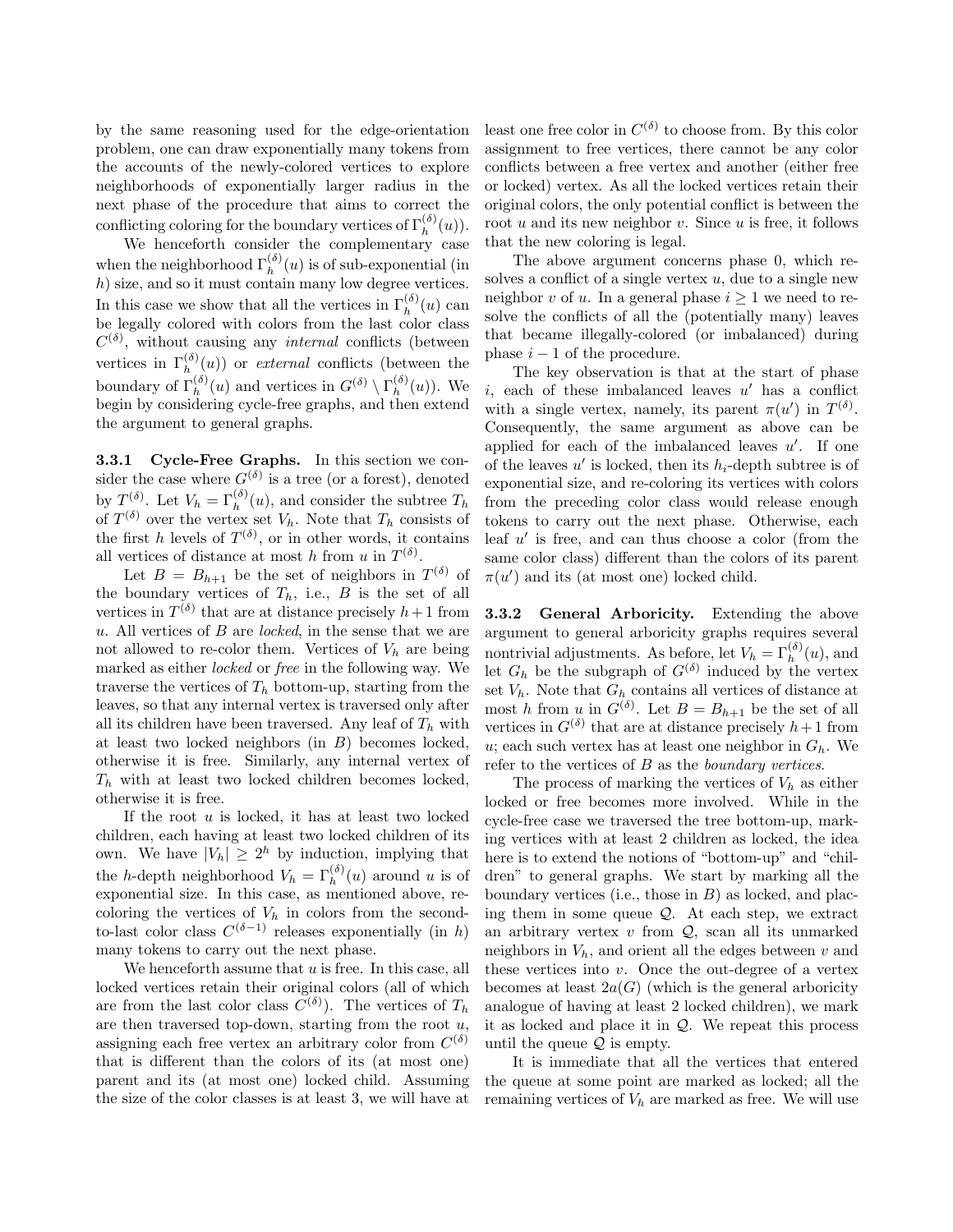the following observation in the sequel.

- OBSERVATION 4.  $\bullet$  *Any free vertex has no incoming* neighbors (as we oriented edges only towards vertices that were in the queue, and were thus locked), and at most  $2a(G) - 1$  outgoing neighbors.
	- Any locked vertex has at least  $2a(G)$  outgoing neighbors, all of which are locked by the first item.

All locked vertices will retain their original colors (all of which are from the last color class  $C^{(\delta)}$ ). Thus, among the locked vertices, the only potential conflict is between the root  $u$  and its new neighbor  $v$  (assuming both  $u$  and  $v$  are locked).

Next, we assign colors to all the free vertices in a manner that causes no conflicts whatsoever (that is, neither between pairs of free vertices nor between pairs of free and locked vertices). While in the cycle-free case we traversed the tree top-down, assigning each free vertex a color that is different than its parent and its at most one locked child, the idea here is to extend the notions of "top-down" and "parent" to general graphs. (Although the notions "bottom-up" and "children" were already extended above in a similar context, the notions "top-down" and "parent" in the current context are not symmetric to them.)

We remove from  $G_h$  all the locked vertices and their incident edges, and consider the new graph  $G_{free}$  =  $(V_{free}, E_{free})$  induced by the free vertices  $V_{free}$ . Since the arboricity of  $G_{free}$  is no greater than the arboricity  $a(G)$  of the entire graph G, we can partition the vertices of  $G_{free}$  into at most  $\ell = |\log |V_{free}||$  subsets  $H_1, ..., H_\ell$ , so that every vertex  $v \in H_i$ ,  $i \in \{1, 2, \ldots, \ell\}$ , will have at most  $4a(G)$  neighbors from  $\bigcup_{j=i}^{\ell} H_i$ . (See [9] for more details.) Next, we traverse the  $\ell$  subsets one after another, starting from  $H_\ell$  and finishing at  $H_1$ , i.e., for each  $i = \ell, \ldots, 1$ , we traverse the vertices of  $H_i$  only after traversing the vertices of the subsets  $H_{i+1}, \ldots, H_{\ell}$ . For each vertex  $v \in H_i$ ,  $i = \ell, ..., 1$ , we choose a color for v from  $C^{(\delta)}$  that is different than the colors assigned to its at most  $4a(G)$  neighbors in  $\bigcup_{j=i}^{\ell} H_i$  and its at most  $2a(G) - 1$  locked neighbors (all of which are outgoing of it). Assuming the size of the color classes is at least  $6a(G)$ , we will have at least one free color in  $C^{(\delta)}$  to choose from.

By the description of the above coloring procedure, for a pair  $u, v$  of vertices to have the same color, both of them must be locked. However, since all locked vertices retain their original colors, the only potential conflict in colors is between the root  $u$  and its new neighbor  $v$ . In particular, in order to have an illegal coloring, the root u must be locked.

Assuming  $u$  is locked, we show that there is a good expansion. Since the root  $u$  is locked, it has at least  $2a(G)$  locked outgoing neighbors. Denote by  $U_1$  this set of locked neighbors, and generally, denote by  $U_i$  the set of locked vertices that are within directed distance is from  $u$ . Recall that the undirected distance between  $u$ and any vertex in B is  $h + 1$ . We thus have:

OBSERVATION 5. For each  $i = 1, 2, ..., h$ , all vertices in  $U_i$  belong to  $V_h$ .

CLAIM 3. For each  $i = 1, 2, ..., h, |U_i| \geq 2^i$ .

*Proof.* The proof is by induction on i, the basis  $i = 1$ is trivial. We assume the validity of the statement for  $i-1$ , i.e.,  $|U_{i-1}| \geq 2^{i-1}$ , and prove it for i. Let  $E_i$  be the set of outgoing edges incident on all vertices in  $U_{i-1}$ . By definition, all these edges lead to locked vertices in  $V_h$ . Hence, the edges of  $E_i$  are incident on the vertices of  $U_i$ . Since each vertex of  $U_{i-1}$  has out-degree at least  $2a(G)$ , it follows that  $|E_i| \geq |U_{i-1}| \cdot 2a(G) \geq 2^i a(G)$ . As  $\frac{|E_i|}{|U_i|-1} \le a(G)$ , we have  $|U_i|-1 \ge \frac{|E_i|}{a(G)} \ge 2^i$ .

It follows that  $|V_h| \geq |U_h| \geq 2^h$ , implying that the *h*-depth neighborhood  $V_h = \Gamma_h^{(\delta)}(u)$  around u is of exponential size. In this case, as mentioned above, re-coloring the vertices of  $V_h$  in colors from the secondto-last color class  $C^{(\delta-1)}$  releases exponentially (in h) many tokens to carry out the next phase.

The above argument concerns phase 0, which resolves a conflict of a single vertex  $u$ , due to a single new neighbor v of u. In a general phase  $i \geq 1$  we need to resolve the conflicts of all the (potentially many) vertices that became illegally-colored (or imbalanced) during phase  $i - 1$  of the procedure.

In contrast to the case of cycle-free graphs, we can no longer argue that each of these imbalanced vertices  $u'$  has a conflict with a single vertex. Indeed, each imbalanced vertex  $u'$  may have conflicts with many neighbors in  $G^{(\delta)}$ , due to colors assigned to these neighbors of  $u'$  during the previous phase  $i - 1$ . The key observation is that all these neighbors of  $u'$  belong to the neighborhood around u of radius  $h_i$  computed at phase  $i$ , and moreover, they are all at distance at least  $h_i$  from any vertex in  $B_{h_i+1}$  (where  $B_{h_i+1}$  is the set of vertices at distance precisely  $h_i + 1$  from u). If  $u'$  and all its conflicting neighbors are free, they can be assigned new non-conflicting colors (from the same color class) as shown above. Otherwise, at least one of these vertices is locked, in which case we must have a good expansion; that is, in this case the neighborhood around  $u$  is of exponential size (specifically, at least  $2^{h_i-1}$  rather than  $2^{h_i}$  by exactly the same argument as before. Consequently, re-coloring the vertices in this neighborhood with colors from the preceding color class would release enough tokens to carry out the next phase.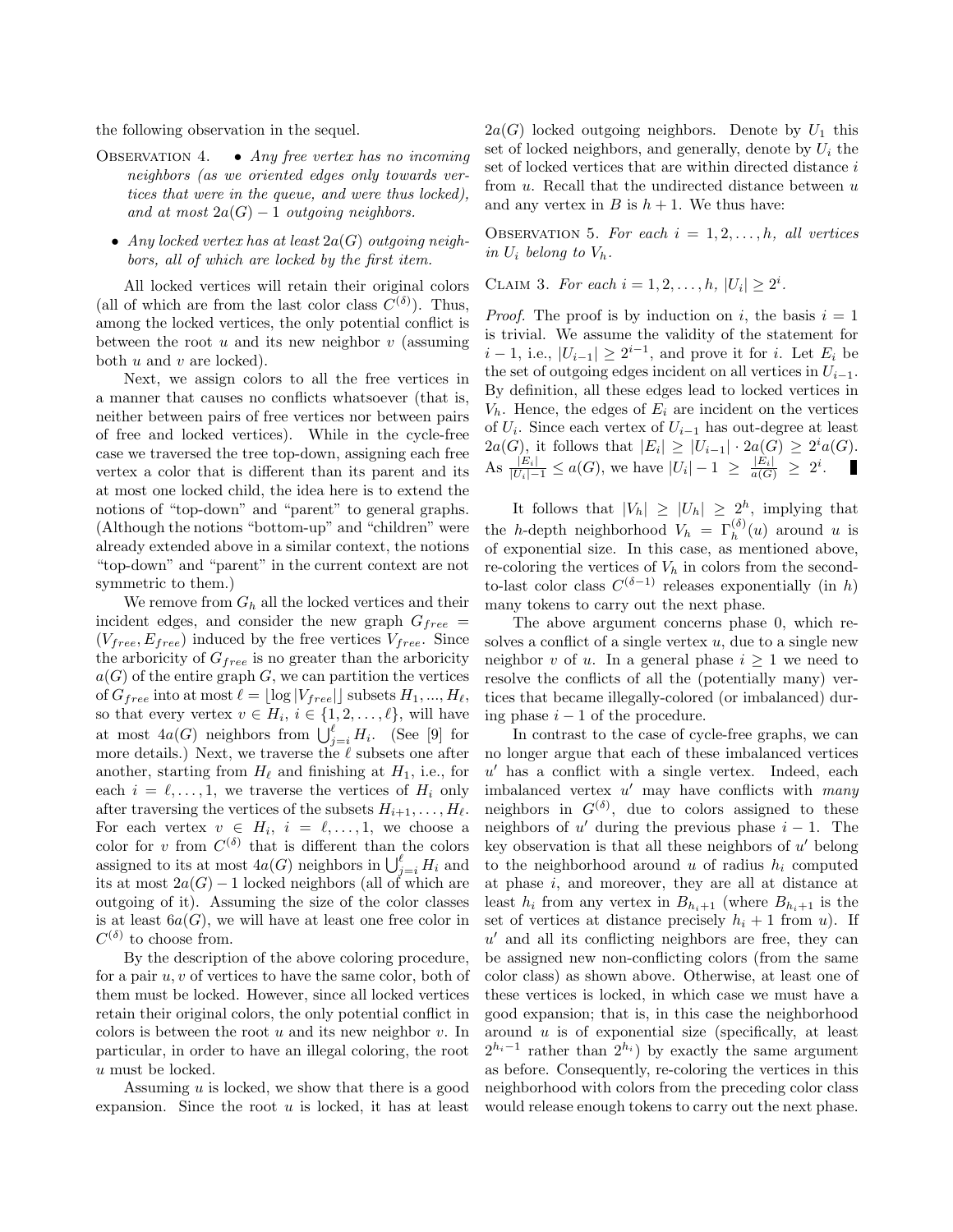3.4 Dynamic load balancing in expander graphs. Finally, we show that our approach is efficient also in a different class of graphs, β-expanders. In the dynamic load balancing problem, we seek to keep the job load roughly evenly distributed among the processors of a given network (regardless of its arboricity). Intuitively, the number of jobs a processor has can be viewed as the outdegree of this vertex. To reduce the number of jobs a processor has, we simply find an *undi*rected path to a low load processor. While in the edgeorientation problem we had to argue in some cases that there is expansion in a given subgraph, here the expansion is given by definition. The vertex expansion  $\Psi(G)$  of an *n*-vertex graph  $G = (V, E)$  is defined as  $\Psi(G) = \min\{|\Gamma(S) \setminus S|/|S| \mid S \subset V, |S| \leq n/2\}.$  For  $\beta > 1$ , a graph  $G = (V, E)$  is  $\beta$ -expander if  $\Psi(G) \geq \beta$ .

The insertion and deletion of jobs as well as the topological updates of the graph in hand are modified by an adversary restricted in its power. The dynamic of the system introduced in an adversarial manner is at two levels: (1) the topology of the graph, where in each round  $t$ , a subset of edges may be added or removed. Inaddition, vertices along with some incident edges may join or leave the network and (2) the number of jobs, where in each round a new job may be added or removed from one of the vertices of the network. Let  $G_t$  be the  $n_t$ -vertex graph at phase t and let  $J_t$  denote the total jobs assigned to the vertices of  $G_t$ . The adversary is restricted in two senses. First, at any time phase  $t$ , the communication graph  $G_t$  is β-expander for  $\beta > 1$ and second, the average job load  $J_t/n_t$  is bounded by some  $\delta$  for every  $t \geq 1$ . This latter assumption is not crucial and only added for simplification of presentation. In addition, for simplicity, also assume that the vertices know  $\delta$  and have some bound on the number of vertices. This assumption again is not crucial and can be avoided with some extra work. Let  $\delta = \Theta(\hat{\delta} + \log_{\beta}^{*} n)$ . Our work plan to maintain a load of  $\delta$  jobs at each vertex is as follows. Every job insertion is followed by a grant of  $I_0 = \Theta(\log_{\beta}^* n)$  tokens which is the amortized cost of the update operation. As jobs are introduced, the load on the vertices increases and so does the number of tokens stored in their accounts. This token aggregation continues up to a predefined level of maximum allowed load δ. When a vertex exceeds the allowed load level δ, it initiates a reset cascade applied on a exponentially growing radii of neighborhoods. A reset operation applied on a subgraph  $H$  of the network re-balances the vertices by removing exactly one job from each vertex. These surplus jobs accumulate, until sufficiently many low-load vertices are discovered and the surplus jobs are then distributed among these vertices. The benefit of the reset appears when it is applied on a subgraph

containing many vertices whose load is close  $\delta$ . After the reset, many tokens can now be withdrawn from the accounts of these vertices and be used to cover the further exploration for low-load vertices. The following notation is useful. Consider phase  $t$ , where a new job is assigned to vertex u and u becomes overloaded with  $\delta + 1$ jobs. We treat the current graph in phase  $t$  as a triple  $G^t = (V_t, E_t, \mathcal{J}_t)$  where  $\mathcal{J}_t : V \to \mathbb{N}$  is the load-function assigning vertex v,  $\mathcal{J}_t(v)$  jobs. Let  $J_t = \sum_{v \in V_t} \mathcal{J}_t(v)$ be the total number of jobs at phase  $t$ . The algorithm consists of at most  $\delta - \delta + 1$  phases and each phase  $i \in \{0, \ldots, \widehat{\delta} - \delta + 1\}$  consists of  $\Theta(h_i)$  communication rounds where

(3.3) 
$$
h_0 = 4
$$
, and  $h_i = \beta^{h_{i-1}}$  for  $i \ge 1$ .

In each phase,  $1 \geq 0$  the vertex u constructs  $T_i(u)$ , a BFS tree rooted at u at depth  $h_i$ . Let  $T_{-1}(u) = \{u\}$ and  $T_{-2}(u) = \{\emptyset\}$ . At the end of each phase, the root  $u$  is notified of this fact, and it then initiates the start of the next phase.

A vertex  $w$  is  $i$ -light if its load (i.e., number of jobs it holds) is  $\mathcal{J}_t(w) \leq \delta - i - 1$ , otherwise it is *i*heavy. Let  $n_i$  be the number of vertices explored at the beginning of phase  $i$ , i.e., the number of vertices in  $T_{i-1}(u) \setminus T_{i-2}(u)$ , hence  $n_0 = 1$ . For  $i \geq 0$ , define  $H_i$ as the number of heavy vertices in  $T_{i-1}(u)$  with at least  $\delta - i + 1$  jobs. Let  $\widehat{H}_i = \sum_{j=0}^i H_j$  be the total number of vertices with at least  $\delta - j + 1$  tokens in  $T_{j-1}(u)\backslash T_{j-2}(u)$ for  $j \in \{0, ..., i\}$ .

We now describe phase  $i \in \{0, \delta-\hat{\delta}-1\}$  of Procedure UpdateLB for vertex u. Recall that initially,  $n_0 = \hat{H}_0 =$  $H_0 = 1$ . First, consider the case where  $n_i \leq n/4$ . The vertex u constructs a partial BFS tree  $T_i(u)$  of depth  $h_i$ . It then computes (via convergcast) the number  $\ell_i$  of i-light vertices in  $T_i(u)\setminus T_{i-1}(u)$ . If these i-light vertices are fewer than the total number of heavy vertices seen so far, i.e.,  $\ell_i < H_i$ , then u computes the number  $H_{i+1}$  of  $i$ heavy vertices in  $\Gamma_{h_i}^+(u)$  and set  $\widehat{H}_{i+1} = \widehat{H}_i + H_{i+1}$ . Else, (i.e.,  $\ell_i \geq \widehat{H}_i$ ), the vertex u initiates the termination procedure for phase i described next. Each of the  $H_i$ heavy vertices shuttles one of its surplus jobs towards u in a pipelined manner on  $T_i(u)$ . In addition, every vertex  $z \in T_i(u)$  computes (via convergcast) the number of *i*-light vertices of  $\Gamma_{h_i}^+(u)$  appearing in its subtree  $T_i(z) \subseteq T_i(u)$ . Using this counter information, the total of  $\hat{H}_i$  surplus tokens accumulated at u can be routed from u to the  $H_i$  i-light vertices on  $T_i(u)$  in a pipelined manner: each vertex that receives a job from its parent on  $T_i(u)$  reduces its counter by 1. If it is *i*light (currently is has less than  $\delta - i - 1$  jobs), it keeps the job (and update its load-function) and otherwise it sends it to its left-most child on  $T_i(u)$  with a non-zero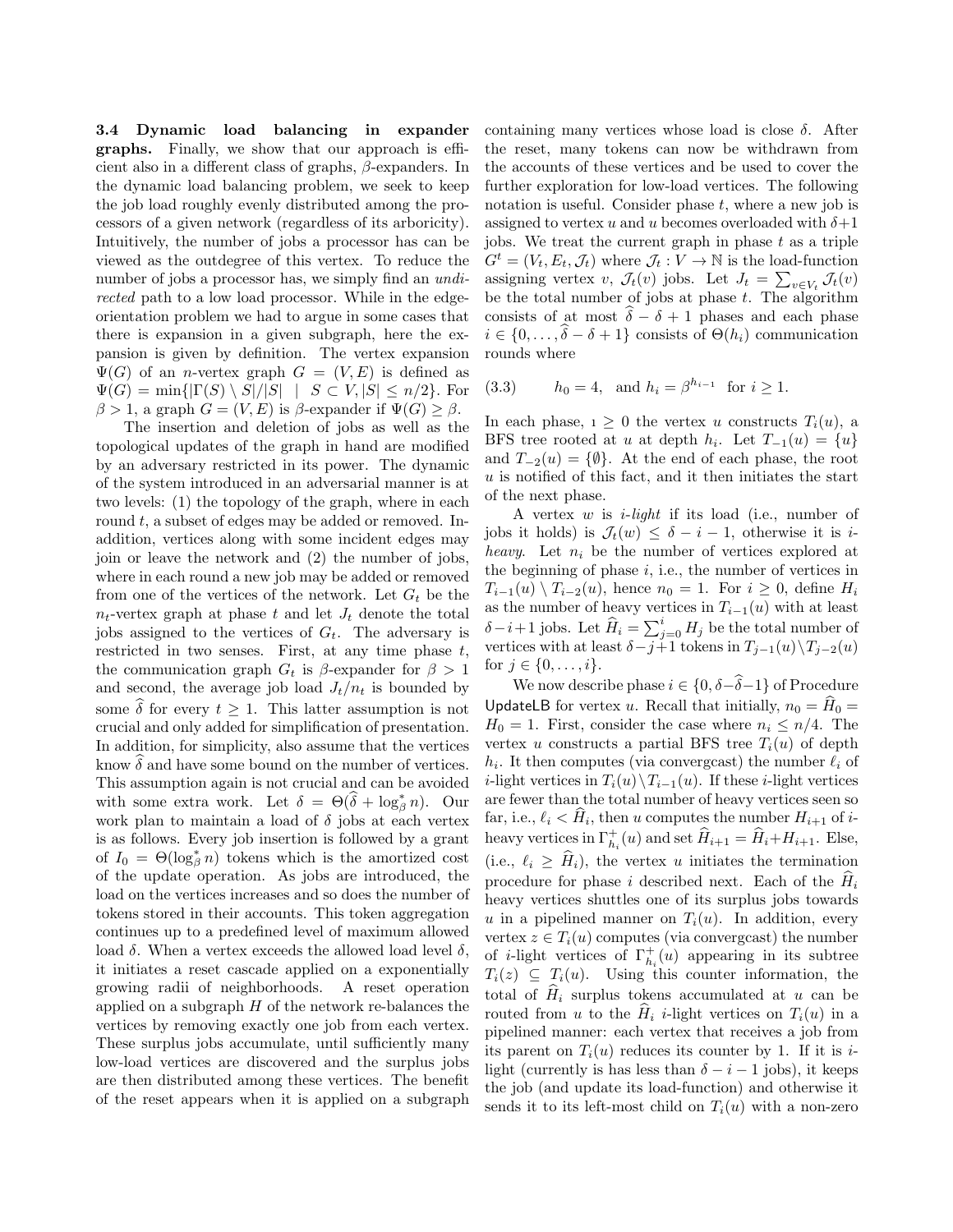counter.

Finally, consider the case where  $n_i \geq n/4$  or  $i =$  $δ-δ$ . In this case, a BFS tree  $T_i(u)$  of full depth rooted at  $u$  is constructed. In this context, a vertex is light if it has less than  $\hat{\delta}$  jobs. For every light vertex z, let  $W(z) = \hat{\delta} - \mathcal{J}_t(z)$ . Let V' be the total number of light vertices. Since  $\hat{\delta}$  is the average number of jobs per vertex, it holds that  $\sum_{z \in V'} W(z) \geq H_i$ . Implying that the light vertices can absorb the  $H_i$  surplus jobs without reaching the capacity of  $\delta$ . Every vertex  $v \in T_i(u)$  then store the sum of  $W(z)$  corresponding to the number of jobs the light vertices in its subtree  $T_i(z) \subseteq T_i(u)$  can absorb. Each of the  $\hat{H}_i$  heavy vertices sends one of its surplus job towards the root  $u$  in a pipelined manner. The root u then shuttles these  $\hat{H}_i$  jobs in a pipelined manner using the counter information  $W(z)$  in an equivalent manner to the termination phase described above. Analysis. The correctness is immediate, hence we proceed with the amortized analysis. Every job insertion is followed by a grant of  $I_0 = \Theta(\log_{\beta}^* n)$  tokens. These tokens are accumulated in the bank account of the vertices. Let  $B_t(u)$  be the bank account of u at the beginning of phase t and let  $|B_t(u)|$  be the number of tokens in this account. Recall that  $\mathcal{J}_t(u)$  is the number of jobs assigned to  $u$  at phase  $t$ . Consider the integer function

(3.4) 
$$
f(k) = \begin{cases} c \cdot (k - \widehat{\delta})^2, & \text{if } k \ge \widehat{\delta} + 1; \\ 0, & \text{if } k \in \{0, 1, \dots, \widehat{\delta}\}, \end{cases}
$$

where  $c = \Theta(1)$ . We will show that the following invariant is maintained for every phase t.

INVARIANT 2.  $|B_t(z)| \ge f(\mathcal{J}_t(z))$ , for every vertex  $u \in$  $G_t, t \geq 1$ .

We assume that the invariant holds at the beginning of phase t and show that it also holds at the end of phase  $t$ . Our goal is to show that the tokens accumulated in the accounts  $B_t(u)$  are sufficient to cover the communication costs of Proc. UpdateLB as well as maintaining the invariant for the new job assignment  $\mathcal{J}_{t+1}$ .

Let  $i^*$  be the last phase of Proc. UpdateLB. We first begin with the simplified case where  $i^* = 0$ . Then, the load of  $u$  was decreased by 1 and the load of some 0-light vertex z in  $T_0(u)$  was increased by 1. Since the invariant holds at the beginning of phase  $t, u$  has at least  $|B_t(u)| \ge f(\mathcal{J}_t(u)) + I_0 \ge f(\delta+1)$  where  $I_0$  is the grant added to u due to the addition of the new job. Since u has  $\delta + 1$  jobs at the beginning of the phase, at least  $f(\delta + 1) - f(\delta)$  tokens can be removed from its account. The cost of the phase is  $\Theta(h_0) = \Theta(1)$ communication rounds and in addition adding at most

 $f(\delta) - f(\delta - 1)$  tokens are needed to be added to the account of z so that the invariant is maintained. By setting the constants correctly, by Eq.  $(3.4)$ , we get that  $f(\delta+1)-f(\delta) \geq f(\delta)-f(\delta-1)+\Theta(1)$ , as desired.

So from now on, we consider the case where  $i^* \geq$ 1. First consider the case where the termination procedure applied since there were sufficiently many  $i^*$ -light vertices, i.e.,  $\ell_{i^*} \geq \widehat{H}_{i^*}$ . In this context only, call a vertex z heavy if it is has at least  $\delta - i^* + 1$ jobs (i.e.,  $\mathcal{J}_t(z) \geq \delta - i^* + 1$ ). By applying the termination procedure, each of the  $H_{i^*}$  heavy vertices z releases one surplus jobs. This implies that at least  $f(\delta - i^* + 1) - f(\delta - i^*)$  tokens can be released from each heavy vertex z while maintaining the invariant that  $|B_{t+1}(z)| \geq f(\mathcal{J}_{t+1}(z))$ . Hence, overall at least  $N_{out} = \hat{H}_{i^*} \cdot (f(\delta - i^* + 1) - f(\delta - i^*))$  tokens can be released from the heavy vertices up to phase  $i^*$ . We now show that these tokens are sufficient to balance the accounts of the i ∗ -light vertices that absorb the surplus tokens of the  $H_{i^*}$  heavy vertices and in addition cover the overall communication costs of Proc. UpdateLB.

Every *i*<sup>\*</sup>-light vertex *v* has at most  $\mathcal{J}_t(v) \leq \delta - i^* - 1$ jobs. After the termination procedure, its load is increased by 1, i.e.,  $\mathcal{J}_{t+1}(v) = \mathcal{J}_t(v) + 1$ . Since the invariant holds at the beginning of phase  $t$ , at most  $f(\delta - i^*) - f(\delta - i^* - 1)$  tokens are needed to be added to each of the  $H_{i^*}$  *i*<sup>\*</sup>-light vertices so that the invariant holds for these vertices. i.e.,  $|B_{t+1}(z)| \geq f(\mathcal{J}_{t+1}(z)).$ So, overall the termination cost of phase  $i^*$  is bounded by

(3.5) TermCost(
$$
i^*
$$
) =  $H_{i^*} \cdot (f(\delta - i^*) - f(\delta - i^* - 1)).$ 

We now turn to bound the total number communication rounds. In each phase  $j \in \{0, \ldots, i^*\}$ , a BFS tree of depth  $h_j$  is constructed and the number of j-light vertices and j-heavy vertices are computed. This can be done in  $\Theta(h_i)$  rounds via standard convergents procedure. Hence, overall it cost  $\Theta(\sum_{j=0}^{i^*} h_j) = \Theta(h_{i^*})$ rounds, where the last equality follows by Eq. (3.3). In the termination procedure,  $H_{i^*}$  jobs are transferred via pipeline to the root u on  $T_{i^*}(u)$  and later on transferred in a pipelined manner again from  $u$  to the appropriate *i*-light vertices. Since the diameter of  $T_{i^*}(u)$  is  $h_{i^*}$ , the total communication costs of these operations is  $\Theta(h_{i^*} + H_{i^*})$  rounds. So, overall the communication cost is bounded by

$$
(3.6) \qquad \qquad \texttt{CommCost}(i^*) = c' \cdot (h_{i^*} + \widehat{H}_{i^*})
$$

for some constant  $c' \geq 1$ . We now claim that  $N_{out} \geq$ CommCost $(i^*)$  + TermCost $(i^*)$  and begin by bounding  $H_{i^*}$ .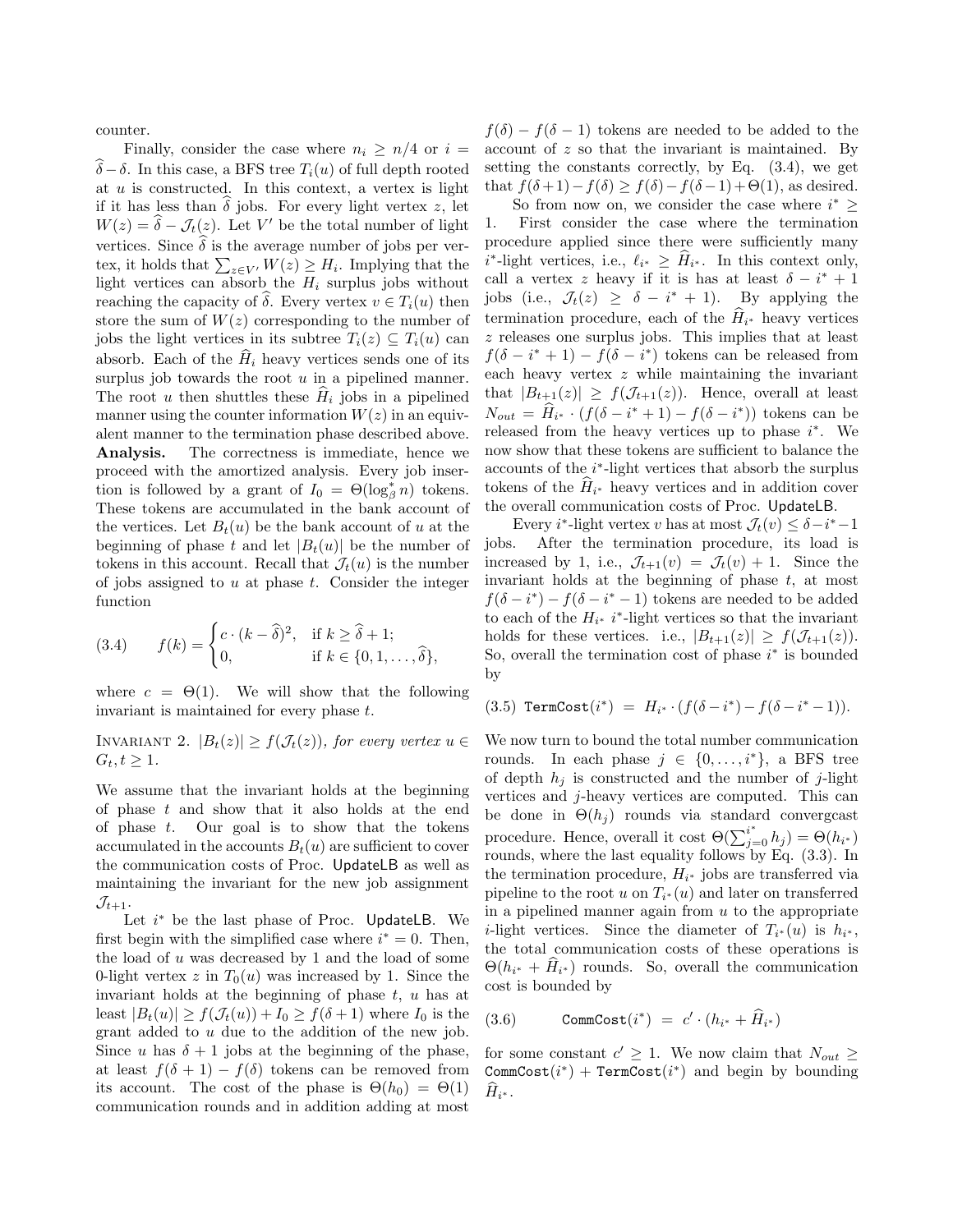CLAIM 4. For every  $1 \leq i < i^*$ : (a)  $|T_i(u)| = \Theta(\beta^{h_i}),$ (b)  $|T_i(u) \setminus T_{i-1}(u)| = \Theta(\beta^{h_i}), \quad (c) H_{i+1} = \Theta(\beta^{h_i}) =$  $\Theta(h_{i+1}).$ 

*Proof.* Part (a) follows by the definition of  $\beta$ -expander and recalling that  $n_i$  (the number of vertices in  $T_{i-1}(u)$ ) is less then  $n/4$  and hence the expansion is guaranteed. By Part (a),  $T_{i-1}(u) = \Theta(\beta^{h_{i-1}})$ , hence Part (b) holds by Eq.  $(3.3)$ . Finally to see  $(c)$ , recall that since  $i^* \neq i$ , it implies that  $|T_i(u) \setminus T_{i-1}(u)|$  contains less than  $|T_{i-1}(u)|$  *i*-light vertices and hence by Part (a) and (b), at least constant fraction of the vertices in  $|T_i(u) \setminus T_{i-1}(u)|$  are *i*-heavy. Part (c) follows.

By Cl.  $4(c)$  and Equations  $(3.5)$  and  $(3.6)$ ,

$$
N_{out} = \hat{H}_{i^*} \cdot (f(\delta - i^* + 1) - f(\delta - i^*))
$$
  
=  $\hat{H}_{i^*} \cdot (f(\delta - i^*) - f(\delta - i^* - 1)) + 2c \cdot \hat{H}_{i^*}$   
= TermCost( $i^*$ ) +  $c \cdot h_{i^*} + c \cdot \hat{H}_{i^*}$   
= TermCost( $i^*$ ) + CommCost( $i^*$ ) .

Finally, it remains to consider the case where in phase  $i^*$  the termination is applied since there are  $n_{i^*} \geq n/4$ vertices in  $T_{i^*-1}(u)$ . (Note that when  $i^* = \delta - \hat{\delta}$ )  $1 = \Theta(\log_{\beta}^{*} n)$ , by the definition of  $h_{i^{*}}$ , it holds that  $h_{i^*} = \Theta(n)$  and since the diameter of  $G_t$  is  $O(\log_\beta(n)),$ by that time  $n_{i^*} \geq n/4$  as well). Note that by the proof Cl. 4,  $H_{i^*} = \Theta(n)$ . Each of the  $H_{i^*}$  heavy vertices z has at least  $\mathcal{J}_t(z) \geq \delta - i^* > \hat{\delta}$  jobs (since  $i^* \leq \delta - \hat{\delta} - 1$ ) and after the termination procedure it has one less job,  $\mathcal{J}_{t+1}(z) = \mathcal{J}_t(z) - 1$ . By the invariant for the beginning of phase t, it holds that  $B_t(z) \geq f(\mathcal{J}_t(z))$ . Hence, at least  $f(\delta - i^*) - f(\delta - i^* - 1)$  tokens can be withdrawn from the account each heavy vertex while maintaining that  $B_{t+1}(z) \geq f(\mathcal{J}_{t+1}(z))$ . Overall, at least  $N_{out}$  =  $H_{i^*} \cdot (f(\delta - i^*) - f(\delta - i^* - 1))$  tokens can be withdrawn from the  $H_{i^*}$  bank accounts. We now show that these tokens are sufficient to cover the communication costs and to maintain the invariant. The total communication costs is  $\texttt{CommCost}(i^*) = O(H_{i^*} + \log_\beta n)$  since the diameter of every  $\beta$ -expander is  $O(\log_{\beta} n)$  and  $H_{i^*}$  jobs are transferred via pipeline to  $u$  on the full depth BFS tree  $T_{i^*}(u)$ . By setting the constants correctly, we get that  $N_{out} \geq \text{CommCost}(i^*)$ . Since the load of the light vertices is increased up to the threshold  $\hat{\delta}$ , by the definition of potential function, Eq. (3.4), the bank accounts of these vertices are allowed to be empty, and hence the invariant holds vacuously for this vertices. This completes the proof of Thm. 1.4.

#### 4 Discussion and future research

This paper does not address one particular task, but rather aims at presenting a general dynamic maintenance paradigm in distributed networks, which applies to a plethora of load-balancing tasks. Whereas almost all previous works in this context focused on optimizing the worst-case update time, thus incurring relatively high update time bounds, our paradigm gives rise to algorithms with nearly constant amortized update time.

There are a few natural directions for future research. First, it would be interesting to expand the class of local-on-average tasks. Are there distributed tasks (allowing some slack) that are not local-on-average? What are the conditions a task should satisfy in order to be local-on average? Our framework is deterministic. It is natural to ask whether randomization helps and if so, then to what extent. Finally, a major goal of interest would be to develop a general transformation tool, log-starization amortizer, that receives as input a static (non-local)  $O(polylog(n))$ -round algorithm for solving a given task (from scratch), and transforms it into a dynamic algorithm of  $O(\log^* n)$  rounds on average.

#### References

- [1] C. N. A. Cornejo, S. Gilbert. Aggregation in dynamic networks. In Proc. PODC, pages 195–204, 2012.
- [2] Y. Afek, B. Awerbuch, and E. Gafni. Applying static network protocols to dynamic networks. In Proc. FOCS, pages 358–370, 1987.
- [3] Y. Afek, M. Ricklin, and E. Gafni. Upper and lower bounds for routing schemes in dynamic networks. In Proc. FOCS, pages 370–375, 1989.
- [4] N. Alon, R. Yuster, and U. Zwick. Color-coding. J. ACM, 42(4):844–856, 1995.
- [5] E. Anshelevich, D. Kempe, and J. Kleinberg. Stability of load balancing algorithms in dynamic adversarial systems. In Proc. STOC, pages 399–406, 2002.
- [6] B. Awerbuch, B. Patt-Shamir, D. Peleg, and M. E. Saks. Adapting to asynchronous dynamic networks. In Proc. STOC, pages 557–570, 1992.
- [7] B. Awerbuch and D. Peleg. Network synchronization with polylogarithmic overhead. In *Proc. FOCS*, pages 514–522, 1990.
- [8] B. Awerbuch and M. Sipser. Dynamic networks are as fast as static networks. In FOCS, pages 206–219, 1988.
- [9] L. Barenboim and M. Elkin. Sublogarithmic distributed mis algorithm for sparse graphs using nashwilliams decomposition. Distributed Computing, 22(5-6):363–379, 2010.
- [10] S. Baswana, K. Sumeet, and S. Soumojit. Fully dynamic randomized algorithms for graph spanners. ACM Trans. Alg., 8(4), 2012.
- [11] P. Berenbrink, T. Friedetzky, and R. A. Martin: Dynamic diffusion load balancing. In Proc. ICALP, pages 1386–1398, 2005.
- [12] G. S. Brodal and R. Fagerberg. Dynamic representation of sparse graphs. In WADS, pages 342–351, 1999.
- [13] M. L. M. R. C. Gőmez-Calzado, A. Lafuente. Fault-